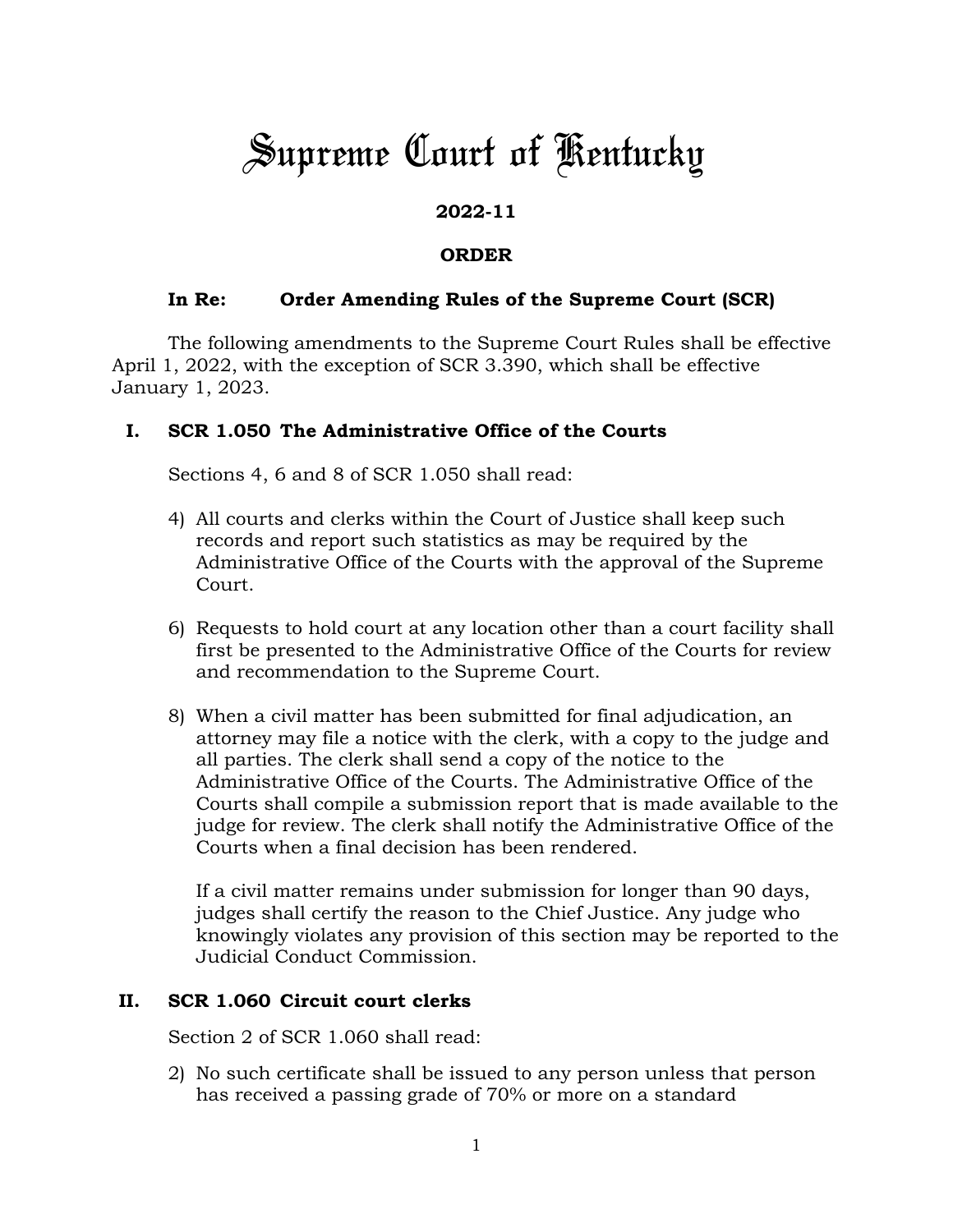examination to be prepared and administered by the Administrative Office of the Courts. The examination shall include general knowledge questions and specific questions pertaining to the materials included in the Circuit Clerk's Manual, Circuit Clerk's Accounting Manual, the Personnel Policies of the Court of Justice, and relevant Administrative Procedures of the Kentucky Court of Justice.

# **III. SCR 2.042 Conditional admission, restoration and reinstatement**

SCR 2.042 shall read:

- 1) As a part of its certification process for initial Applicants, the Character and Fitness Committee may require that an Applicant enter into an agreement as a condition of his/her admission to the Bar. The conditions of admission, as determined by the Character and Fitness Committee, shall be set forth in a written agreement with specific terms and conditions. These terms and conditions shall be monitored by the Committee or its agents or designees.
- 2) Upon failure to comply with the terms and conditions of the agreement, the Committee may:
	- a) extend the term and impose additional condition(s); or
	- b) recommend to the Court revocation of the license to practice law.
- 3) All information relating to conditional admission of an Applicant or an attorney shall remain confidential in accordance with SCR 2.008.
- 4) Any member whose license is revoked by the Court for failure to comply with the terms of a conditional admission agreement shall be deemed to have been suspended and restoration or reinstatement shall be subject to the rules set forth in SCR 3.501, et seq.

# **IV. SCR 2.112 Limited admission for attorney participants in a public defender program, legal services program, or Office of a Commonwealth's or County Attorney**

Subsection (d) of Section 2 and Section 4 of SCR 2.112 shall read:

2) **General Rule.** An attorney to whom this rule applies shall be admitted to practice before the Courts of this Commonwealth in all matters within the professional responsibility of an organized public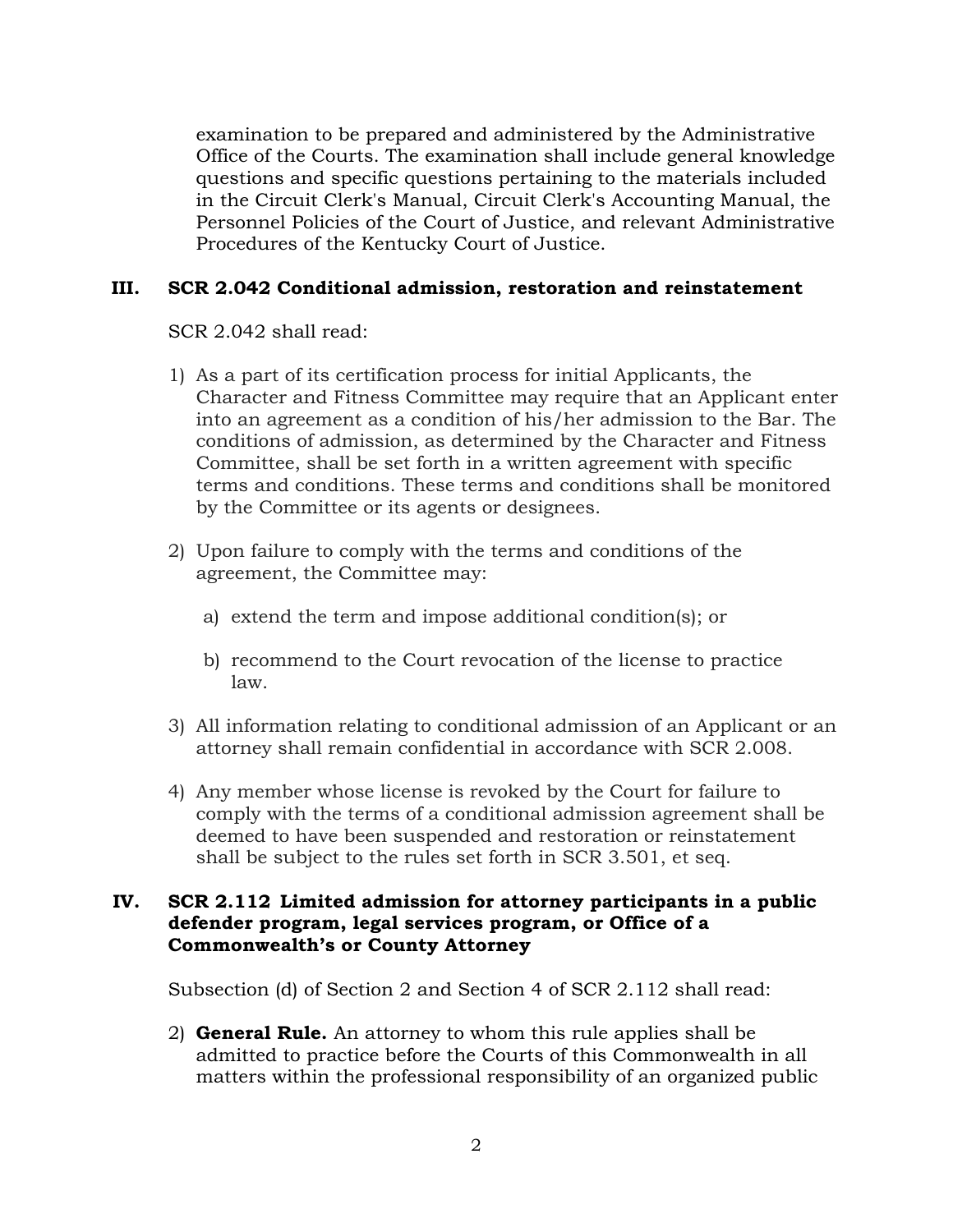defender program, the Office of a Commonwealth's or County Attorney, or an organized legal services program which program is sponsored, approved or recognized by the Kentucky Bar Association. Admission to practice under this rule shall be limited to the matters specified in the preceding sentence. An application for admission to practice under this rule shall include or be accompanied by:

- a) A certificate of the highest Court or agency of any other state having jurisdiction over admission to the bar and the practice of law stating that the applicant is in good standing at the bar of such Court or in such state.
- b) A statement signed by the Commonwealth's or County Attorney, or a representative of the public defender program or legal services program, that has employed the attorney, showing compliance with paragraph (1) of this rule. Any such statement shall also acknowledge the duty of the office or the program to notify the Clerk of the Supreme Court immediately whenever the attorney ceases to be an employee of such program.
- c) Such other affidavits or materials as shall be deemed necessary by the Character and Fitness Committee in order to satisfy the Committee of the applicant's moral character and fitness to practice before the Court of this Commonwealth.
- d) Payment of a fee of one-hundred dollars (\$100.00) made payable to the Kentucky Office of Bar Admissions (cashier's or certified check or money order).
- 4) **Expiration of Admission**. When an attorney admitted under this rule ceases to be associated in the program or office for which limited admission was granted, a representative of the public defender program or legal services program or office of Commonwealth's or County Attorney shall immediately and in writing so notify the Clerk of the Supreme Court. Admission to practice under this rule shall expire (i) after 18 months or at the end of any renewal period of the 18-month term as provided for herein, or (ii) upon termination of the attorney's employment with the program or office, whichever shall first occur. The admission to practice under this rule for 18 months may be extended and renewed for additional terms of 18 months in the same manner as originally granted but only until such time as the attorney is otherwise eligible to obtain admission to practice in the Commonwealth of Kentucky without examination by reason of reciprocity or comity pursuant to SCR 2.110.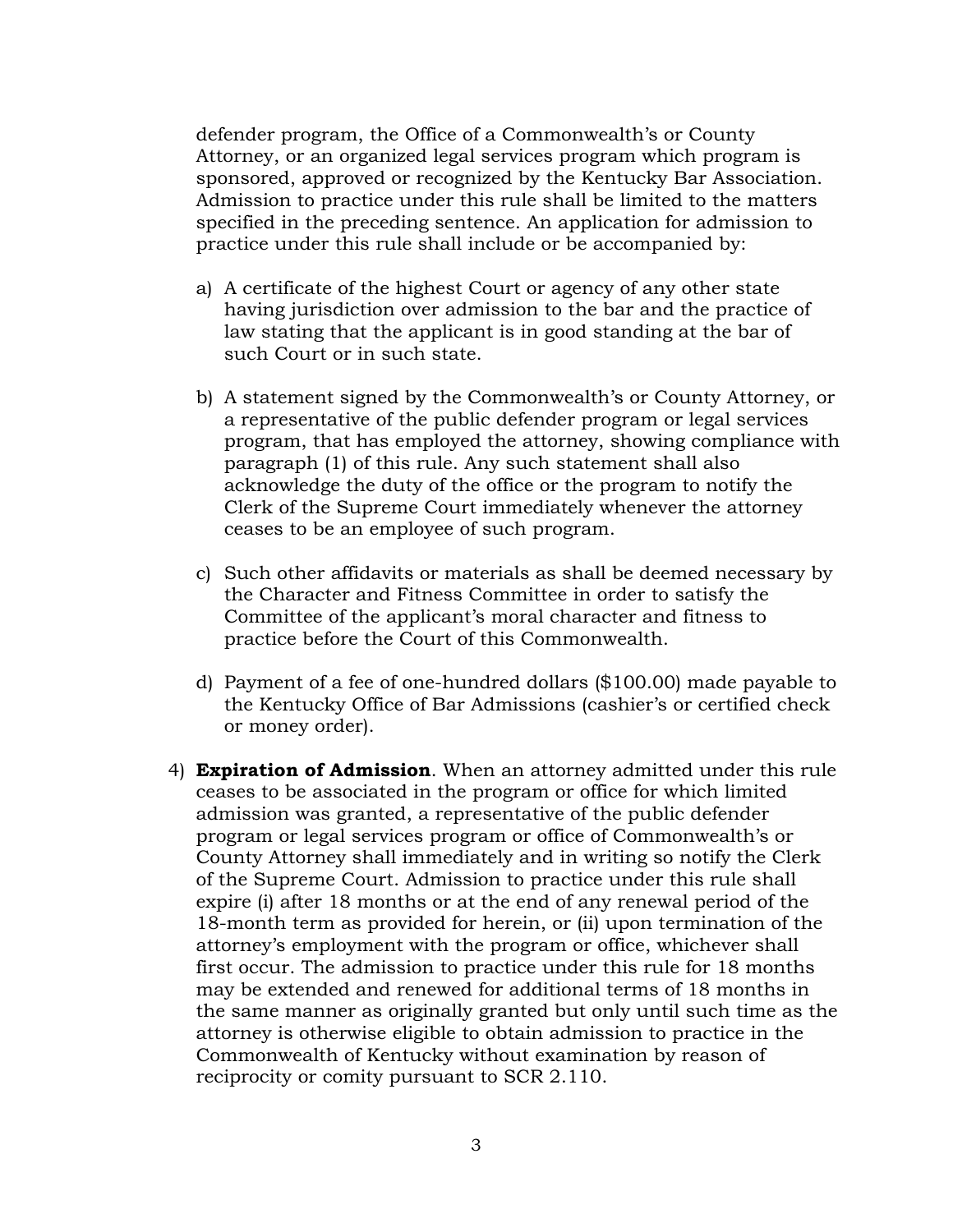# **V. Delete [SCR 2.300 Reinstatement of persons to practice law scope and purpose of reinstatement guidelines]**

SCR 2.300 shall be deleted in its entirety and replaced by new rules SCR 3.502 and SCR 3.503.

# **VI. SCR 3.023 Disclosure of Professional Liability Insurance**

SCR 3.023 shall read:

- 1) On or before September 1 of each year, every active member of the Association shall certify to the Executive Director in such form and manner as the Board may designate:
	- a) Whether the member is engaged in the private practice of law;
	- b) If engaged in the private practice of law, whether the member is currently covered by a policy of professional liability insurance with minimum limits of \$100,000.00 per claim and \$300,000.00 aggregate for all claims during the policy term; and
	- c) Whether the member is exempt from the disclosure provisions of this Rule.
- 2) If any active member not exempt from the provisions of this Rule as provided in paragraph (5) fails to certify by October 1 of each year that the member is in compliance with this Rule, the member shall be assessed a late fee of fifty dollars (\$50.00).
- 3) Each member who has previously reported being covered by professional liability insurance as set forth in paragraph 1(b) of this Rule shall notify the Executive Director in writing in such form and manner as the Board may designate within 30 days if the insurance policy providing coverage lapses, terminates, or is no longer in effect for any reason.
- 4) The information disclosed pursuant to this Rule will be made available to the public by such means as the Board may designate.
- 5) The following members are exempt from the disclosure provisions of this Rule: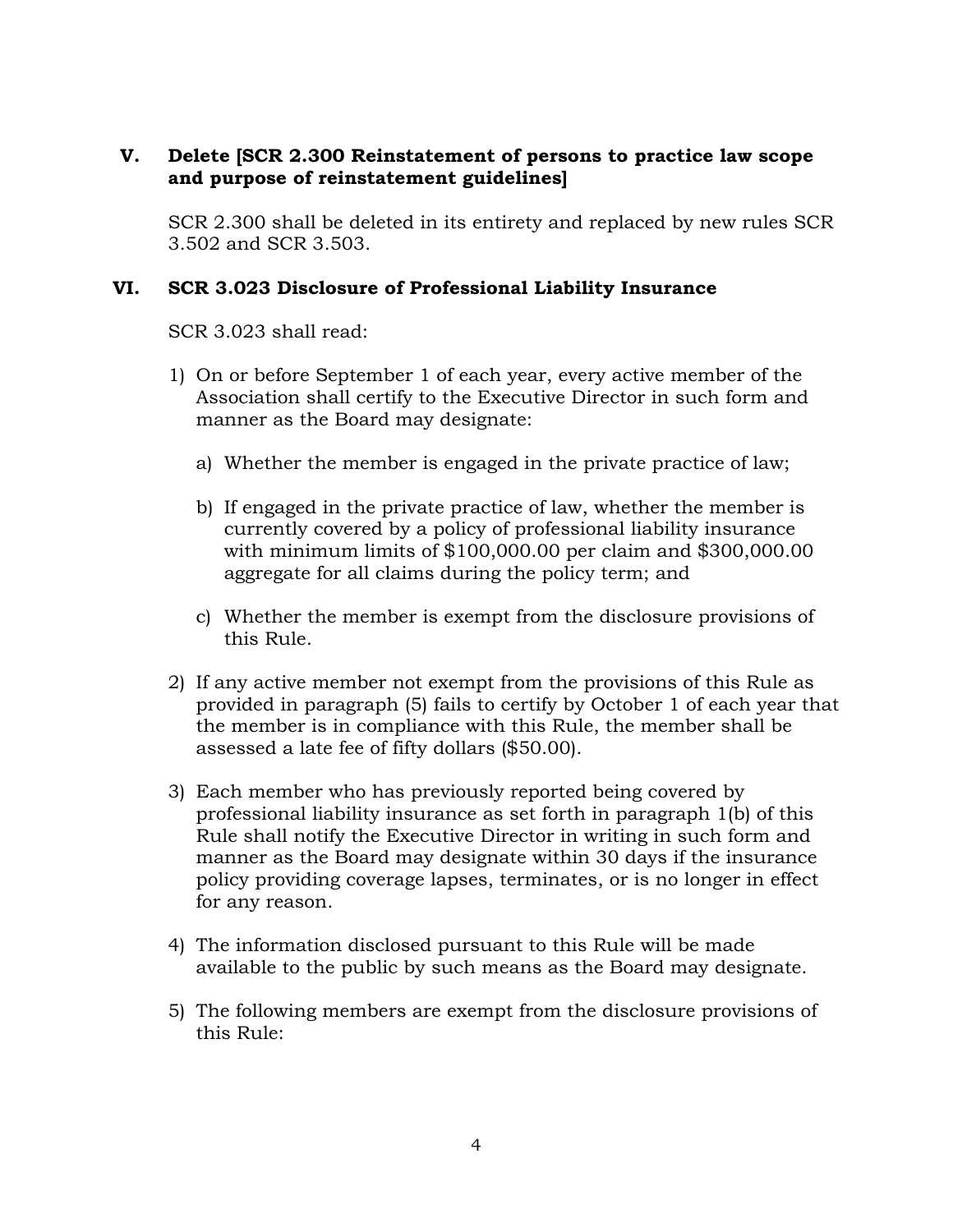- a) Members who are employed by a government entity and who do not represent clients outside of that capacity; and
- b) Members who are employed by an organization client and who do not represent clients outside of that capacity.

### **VII. SCR 3.030 Membership, practice by nonmembers and classes of membership**

Subsection (b) of Section 3 and Subsection (b) of Section 6 of SCR 3.030 shall read:

3) a) If any attorney continues to appear on the basis of pro hac vice admission per subsection (2), the attorney shall pay a renewal fee every year until the case is concluded. The renewal fee shall be due on the one-year anniversary of the attorney's original pro hac vice admission. Any subsequent renewal fees shall be due in subsequent years on the same calendar date. The renewal fee payment shall be equal to the annual dues paid by KBA members who have been admitted to practice for five years or more.

b) Failure to pay the renewal fee within thirty (30) days of the due date will result in the attorney being suspended from appearing in any case in which he or she has been admitted pro hac vice. Upon notification of the failure of payment, members of the KBA serving as co-counsel shall immediately notify the court in which the case is pending.

6) a) A class of membership is established to be known as "Disabled Inactive Member." An attorney admitted to practice in this state who has been, because of a mental or physical condition, judicially declared to be a person under a legal disability, or for whom probable cause exists to believe that the attorney has a mental or physical condition that substantially impairs his/her ability to practice law shall provide to the Director of the Kentucky Bar Association a detailed written report from a licensed qualified health care provider who has examined the attorney setting out the findings of the health care provider, including the results of all tests made, diagnoses and conclusions. The Director shall present the matter to the Board who may enter an order transferring the attorney to Disability Inactive Status. An attorney classified under this subsection is not required to pay dues or obtain the annual CLE requirement pursuant to SCR 3.645. This status shall be reflected on the attorney's membership record. No attorney classified under this status may engage in the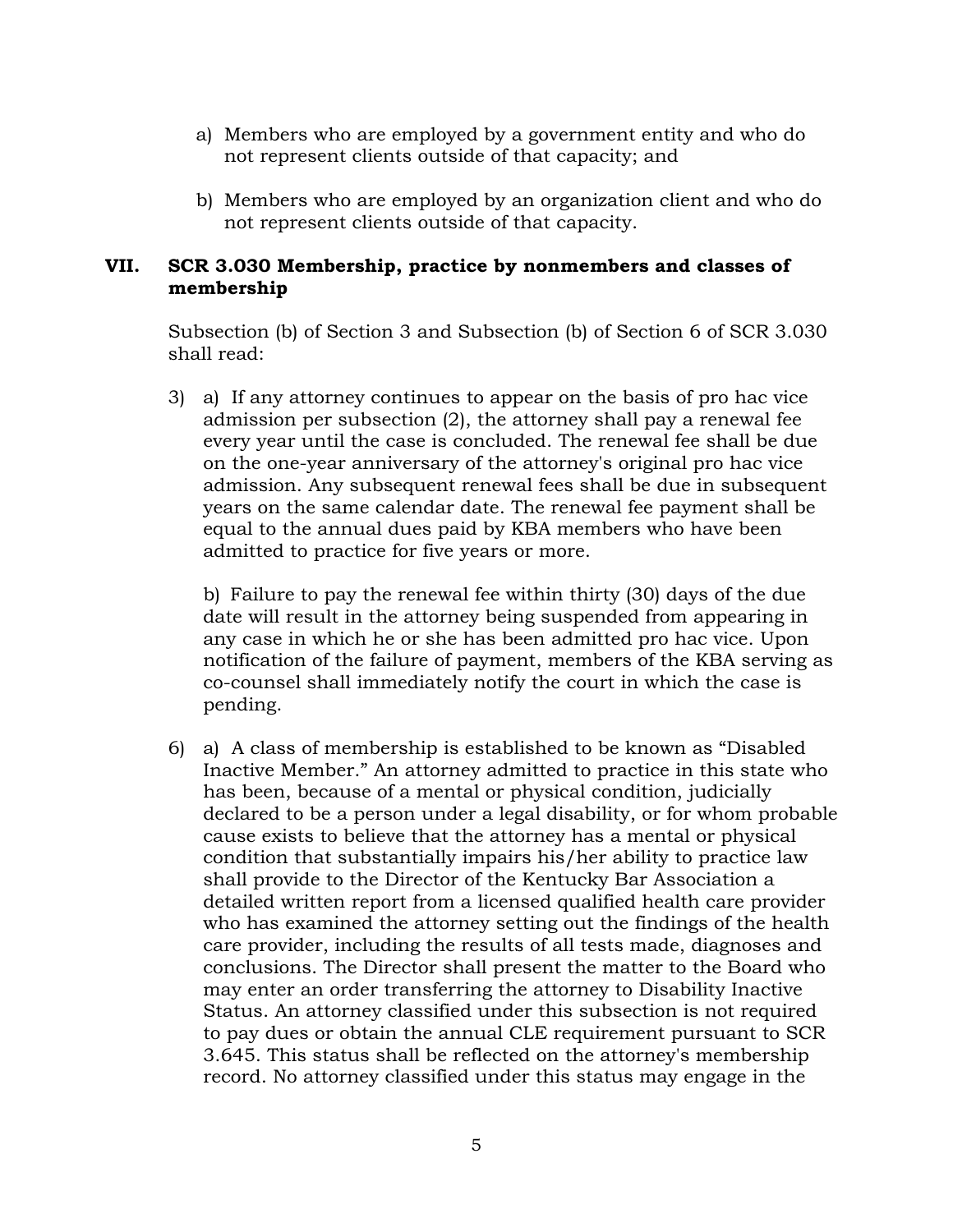practice of law in this state. Any disciplinary proceedings against the attorney shall be stayed while the attorney is on disability inactive status. Any report and supporting records from a health care provider regarding the treatment of the attorney shall be confidential and sealed.

b) An attorney transferred to disability inactive status may file a petition with the Court for restoration to active status. A copy of the petition shall be served on Bar Counsel, who shall have twenty (20) days to file a response to the petition. If Bar Counsel objects to the petition, the matter shall be referred to the Character and Fitness Committee to conduct proceedings under SCR 3.502 and SCR 3.503. If Bar Counsel has no objection to the petition the Court may enter an order restoring the attorney to active status with or without conditions or refer the matter to the Character and Fitness Committee to conduct proceedings under SCR 3.502 and SCR 3.503. If an attorney is restored to active status, any disciplinary proceedings that have been stayed will be resumed.

### **VIII. SCR 3.040 Dues: date of payment and amount**

Section 2 of SCR 3.040 shall read:

2) Any member of the association shall be relieved of the payment of dues for any fiscal year in which the member serves actively in the armed services of the United States of America. The annual waiver of dues shall also apply to members who are spouses of active duty military servicemembers.

### **IX. SCR 3.050 Collection of dues; suspension for non-payment**

SCR 3.050 shall read:

If dues are not paid on or before September 1, then an additional late payment fee of fifty dollars (\$50.00) shall be assessed. On or before September 15 of each year, the Treasurer shall notify a member in writing of his/her delinquency and late fee. On or before October 15 of each year, the Treasurer shall in writing certify to the Board the names of all members who remain delinquent. The Board shall cause to be sent to the member a notice of delinquency by certified mail, return receipt requested, at the member's bar roster address. Such notice shall require the member to show cause within thirty (30) days from the date of the mailing why the member's law license should not be suspended for failure to pay dues and the late fee under this rule or SCR 3.023. In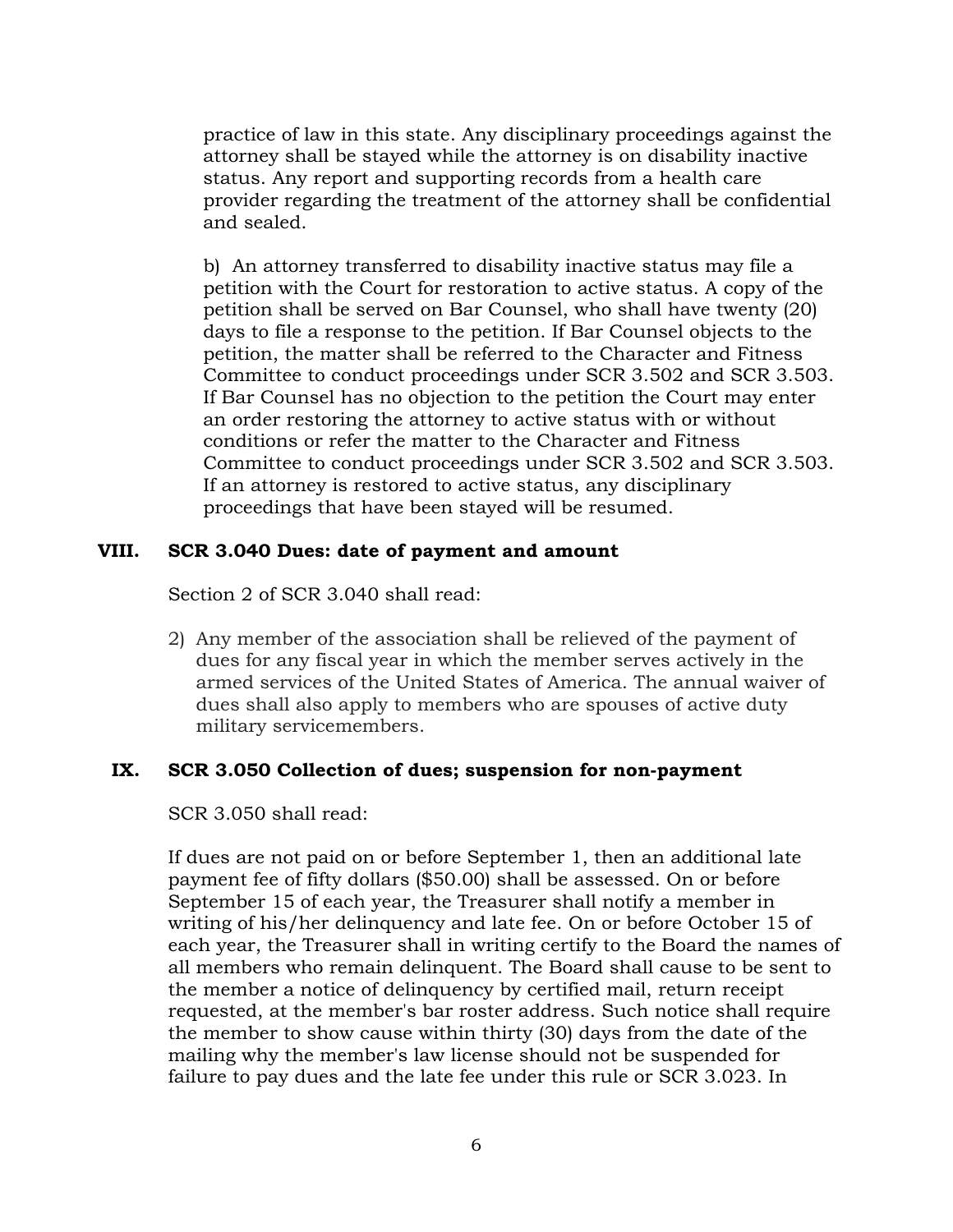addition, such notice shall inform the member that if such dues and late fees, as well as costs in the amount of fifty dollars (\$50.00), are not paid within thirty (30) days, or unless good cause is shown within thirty (30) days that a suspension should not occur, the lawyer will be stricken from the membership roster as an active member of the KBA and suspended from the practice of law. At the conclusion of the thirty (30) days, unless the dues, late fees and additional costs payment have been received, or unless good cause has been shown as to why the member should not be suspended, the Board of Governors will vote to suspend any such member from the practice of law. A copy of the suspension notice shall be sent by the Director to the member, the Clerk of the Supreme Court of Kentucky, the Director of Membership, and the Circuit Clerk of the member's roster address district for recording and indexing. The suspended member may apply for restoration to membership under the provisions of SCR 3.504. A member may appeal to the Supreme Court of Kentucky from such suspension within thirty (30) days of the date the suspension notice is recorded in the membership records. Such appeal shall include an affidavit showing good cause why the suspension should be revoked.

### **X. SCR 3.130 Kentucky Rules of Professional Conduct**

The year "2009" shall be removed under the Supreme Court Commentary to SCR  $3.130(1.1) - (8.5)$ .

# **XI. SCR 3.130(3.6) Trial publicity**

Section (a) of SCR 3.130(3.6) and Section 5 of the Supreme Court Commentary shall read:

a) A lawyer who is participating or has participated in the investigation or litigation of a matter shall not make an extrajudicial statement that the lawyer knows or reasonably should know will be disseminated by means of public communication and will have a substantial likelihood of materially prejudicing an adjudicative proceeding in the matter.

Supreme Court Commentary:

5) There are, on the other hand, certain subjects that are more likely than not to have a material prejudicial effect on a proceeding, particularly when they refer to a civil matter triable to a jury, a criminal matter, or any other proceeding that could result in incarceration. These subjects relate to: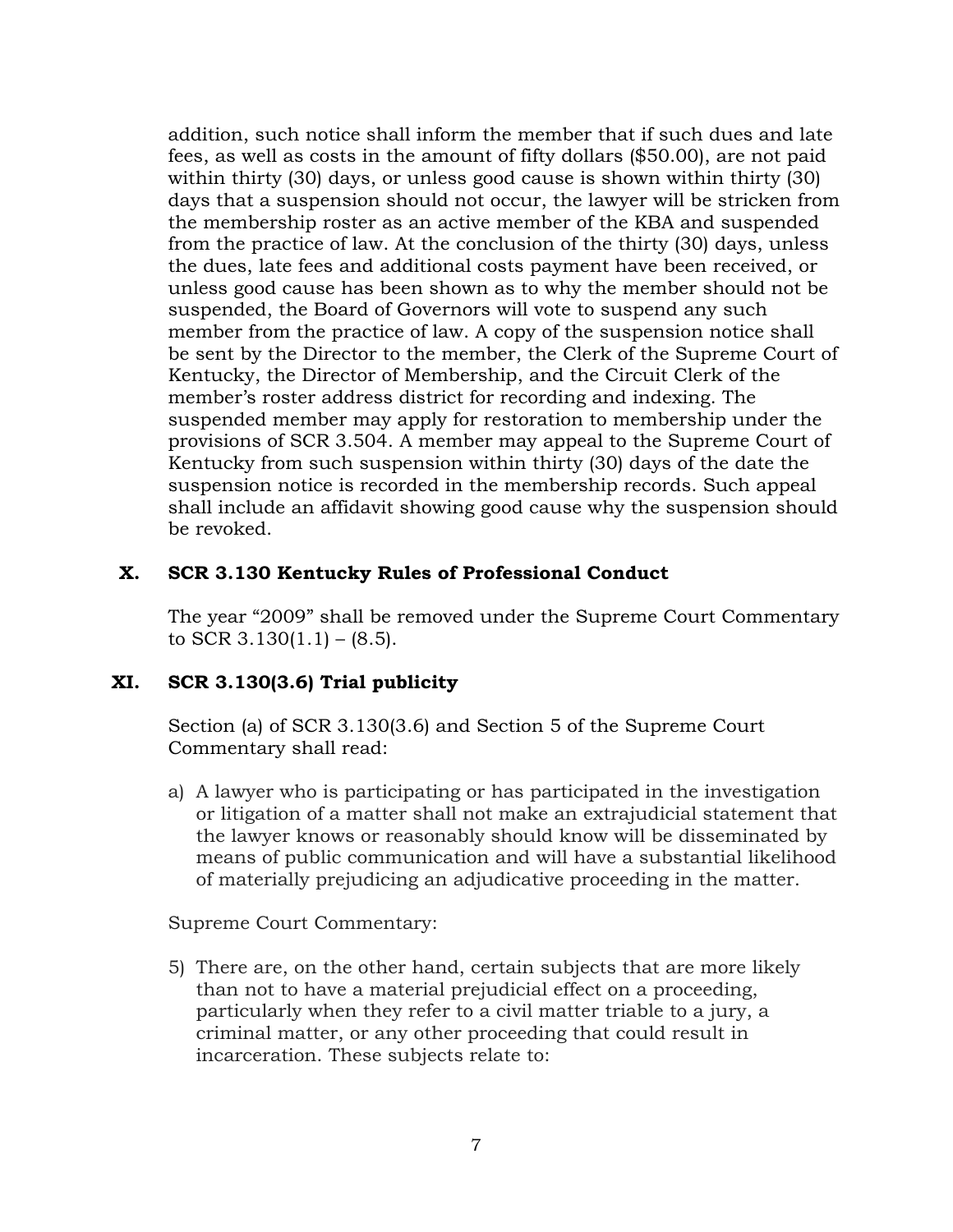- a) the character, credibility, reputation or criminal record of a party, suspect in a criminal investigation or witness, or the identity of a witness, or the expected testimony of a party or witness;
- b) in a criminal case or proceeding that could result in incarceration, the possibility of a plea of guilty to the offense or the existence or contents of any confession, admission, or statement given by a defendant or suspect or that person's refusal or failure to make a statement;
- c) the performance or results of any examination or test or the refusal or failure of a person to submit to an examination or test, or the identity or nature of physical evidence expected to be presented;
- d) any opinion as to the guilt or innocence of a defendant or suspect in a criminal case or proceeding that could result in incarceration;
- e) information that the lawyer knows or reasonably should know is likely to be inadmissible as evidence in a trial and that would, if disclosed, create a substantial risk of prejudicing an impartial trial; or
- f) the fact that a defendant has been charged with a crime, unless there is included therein a statement explaining that the charge is merely an accusation and that the defendant is presumed innocent until and unless proven guilty.

### **XII. SCR 3.130(5.7) Activities of Suspended Lawyer**

Section (b) of SCR 3.130(5.7) and Section 4 of the Supreme Court Commentary shall read:

b) A lawyer shall not employ, associate professionally with or aid a person a lawyer knows or reasonably should know has been suspended to do any of the preceding described acts during a suspended lawyer's period of suspension. Further, a lawyer shall not employ or associate professionally with a member whose license to practice law has been suspended if the suspended lawyer was associated with such lawyer or law firm at the time of such member's suspension.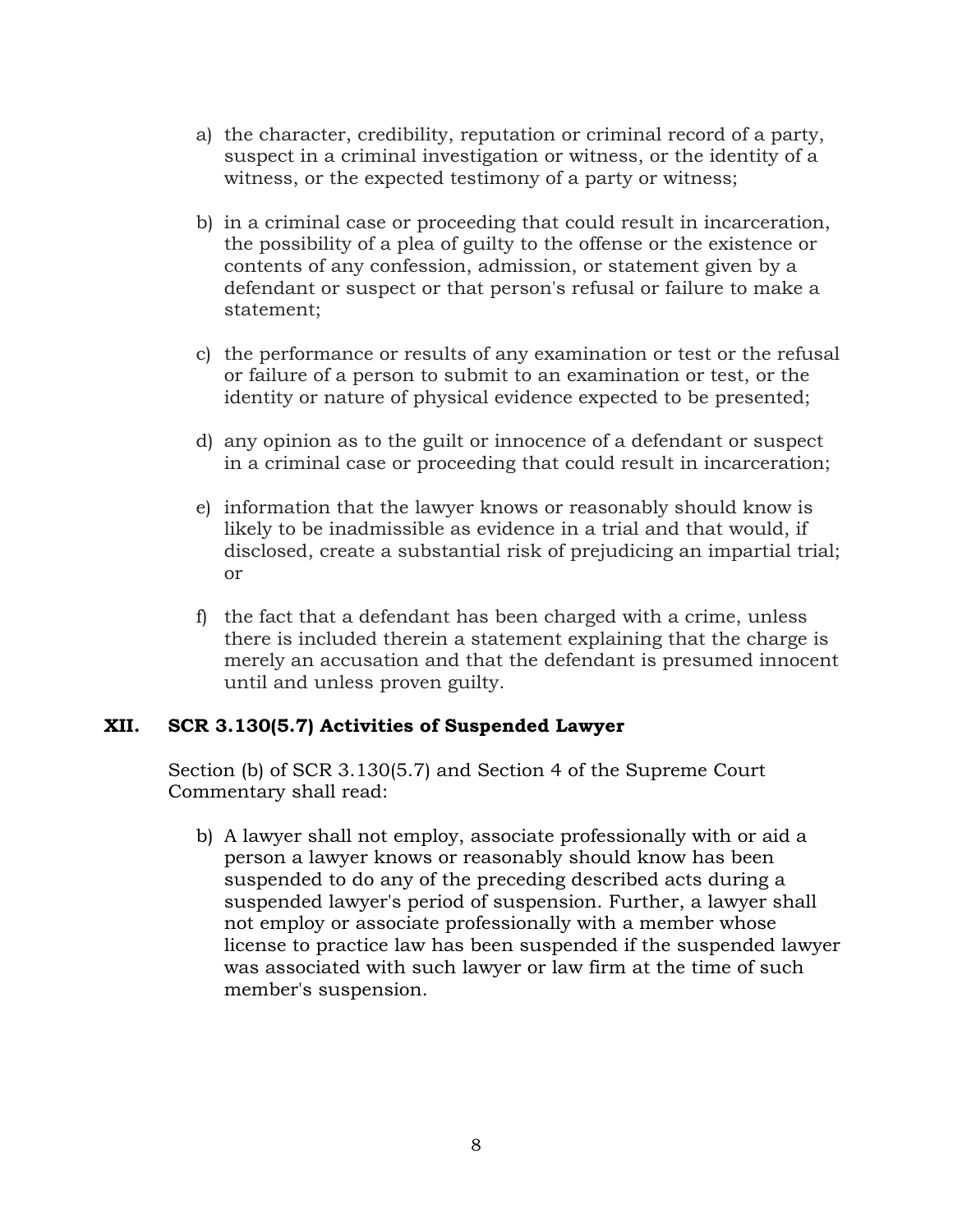#### Supreme Court Commentary:

4) Examples of the type of work a suspended lawyer may perform include: (a) performing legal work of a preparatory nature for an active lawyer's review, such as legal research, gathering information, and drafting pleadings, briefs, and other similar documents; (b) communicating with a lawyer's client or third parties regarding matters such as scheduling, billing, updates on the status of a client's matters, fact gathering, and confirmation of receipt or sending of correspondence and messages; (c) accompanying an active lawyer to a deposition or other discovery proceeding for the limited purpose of providing clerical assistance to the lawyer who will appear as a client's representative. A suspended lawyer shall comply with the requirements of SCR 3.390 and take all reasonable steps to protect the interests of the lawyer's clients.

#### **XIII. SCR 3.130(5.8): Responsibilities regarding law-related services**

New Rule SCR 3.130(5.8) and the Supreme Court Commentary to SCR 3.130(5.8) shall read:

- 1) A lawyer shall be subject to the Rules of Professional Conduct with respect to the provision of law-related services, as defined in subsection (2), if the law-related services are provided:
	- a) by the lawyer in circumstances that are not distinct from the lawyer's provision of legal services to clients; or
	- b) in other circumstances by an entity controlled by the lawyer individually or with others if the lawyer fails to take reasonable measures to assure that a person obtaining the law-related services knows that the services are not legal services and that the protections of the client-lawyer relationship do not exist.
- 2) The term "law-related services" denotes services that might reasonably be performed in conjunction with and in substance are related to the provision of legal services, and that are not prohibited as unauthorized practice of law when provided by a nonlawyer.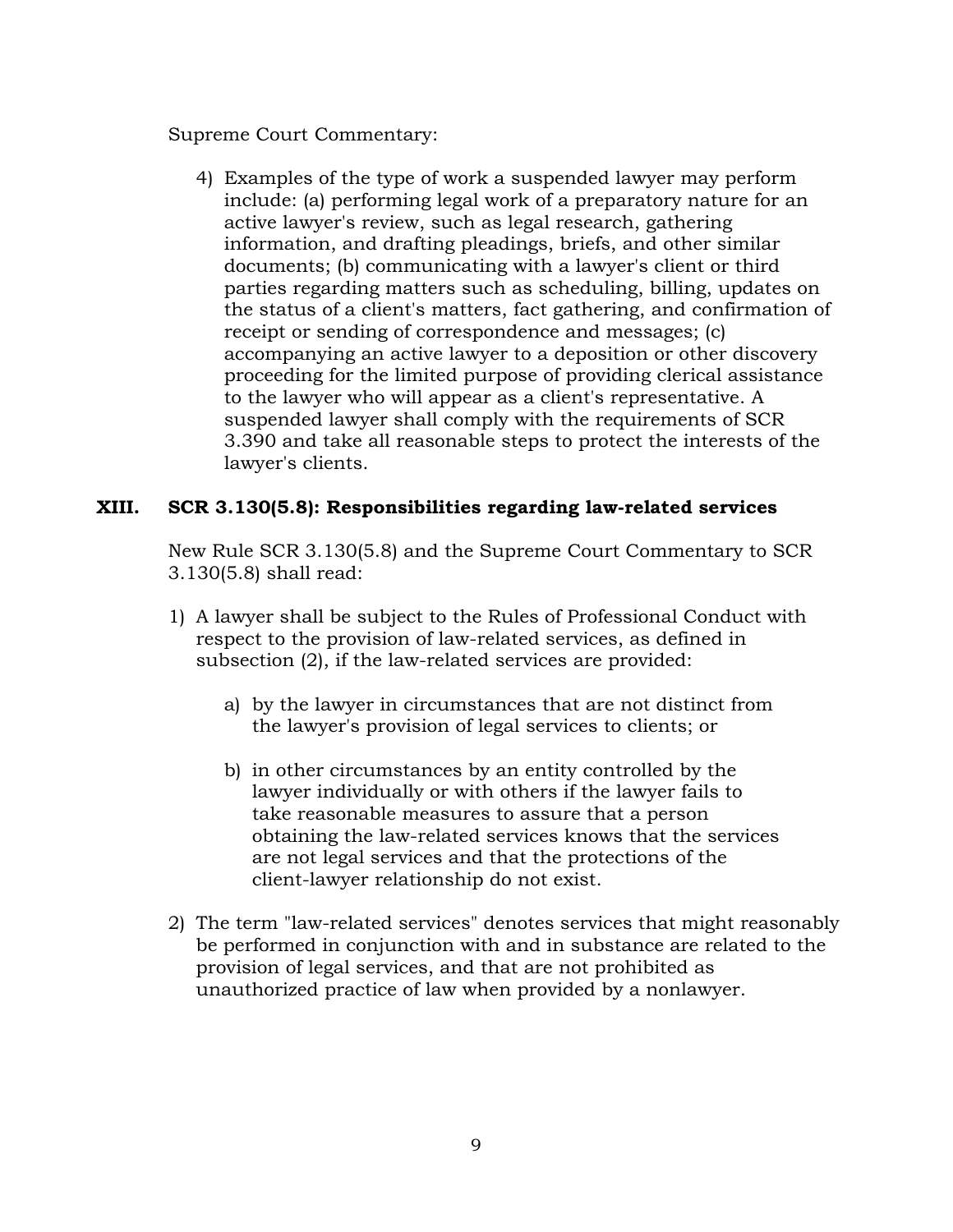#### Supreme Court Commentary:

- 1) A broad range of economic and other interests of clients may be served by lawyers engaging in the delivery of law-related services. Examples of law-related services include providing title insurance, financial planning, accounting, trust services, real estate counseling, mediation, legislative lobbying, economic analysis, social work, psychological counseling, tax preparation, and patent, medical or environmental consulting.
- 2) When a lawyer performs law-related services or controls an organization that does so, there exists the potential for ethical problems. Principal among these is the possibility that the person for whom the law-related services are performed fails to understand that the services may not carry with them the protections normally afforded as part of the client-lawyer relationship. The recipient of the law-related services may expect, for example, that the protection of client confidences, prohibitions against representation of persons with conflicting interests, and obligations of a lawyer to maintain professional independence apply to the provision of law-related services when that may not be the case.
- 3) Rule 5.8 applies to the provision of law-related services by a lawyer even when the lawyer does not provide any legal services to the person for whom the law-related services are performed and whether the lawrelated services are performed through a law firm or a separate entity. The Rule identifies the circumstances in which all of the Rules of Professional Conduct apply to the provision of law-related services. Even when those circumstances do not exist, however, the conduct of a lawyer involved in the provision of law-related services is subject to those Rules that apply generally to lawyer conduct, regardless of whether the conduct involves the provision of legal services. See, e.g., Rule 8.4.
- 4) When law-related services are provided by a lawyer under circumstances that are not distinct from the lawyer's provision of legal services to clients, the lawyer in providing the law-related services must adhere to the requirements of the Rules of Professional Conduct as provided in paragraph (1)(a). Even when the law-related and legal services are provided in circumstances that are distinct from each other, for example through separate entities or different support staff within the law firm, the Rules of Professional Conduct apply to the lawyer as provided in paragraph (1)(b) unless the lawyer takes reasonable measures to assure that the recipient of the law-related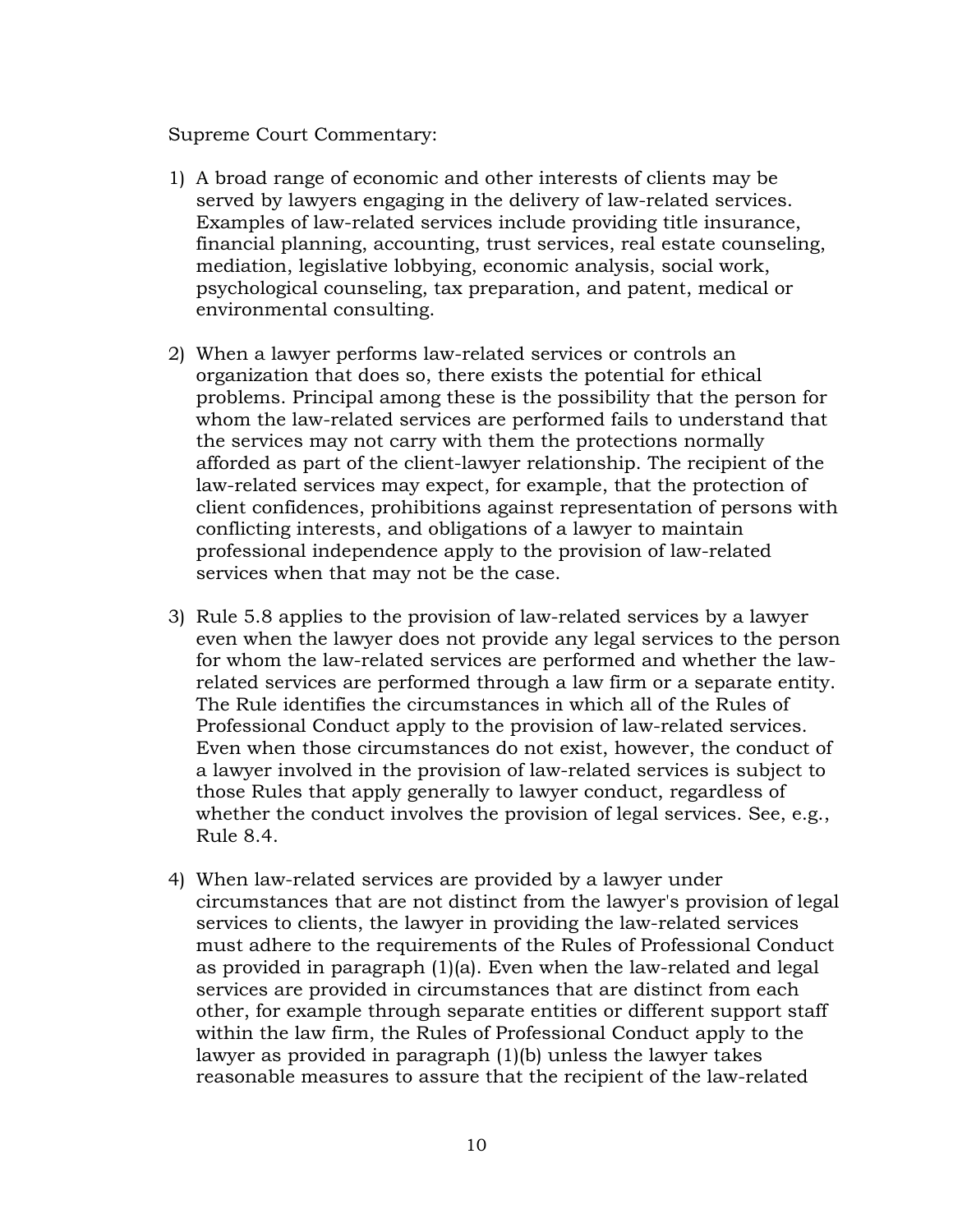services knows that the services are not legal services and that the protections of the client-lawyer relationship do not apply.

- 5) Law-related services also may be provided through an entity that is distinct from that through which the lawyer provides legal services. If the lawyer individually or with others has control of such an entity's operations, the Rule requires the lawyer to take reasonable measures to assure that each person using the services of the entity knows that the services provided by the entity are not legal services and that the Rules of Professional Conduct that relate to the client-lawyer relationship do not apply. A lawyer's control of an entity extends to the ability to direct its operation. Whether a lawyer has such control will depend upon the circumstances of the particular case.
- 6) When a client-lawyer relationship exists with a person who is referred by a lawyer to a separate law-related service entity controlled by the lawyer, individually or with others, the lawyer must comply with Rule 1.8(a).
- 7) In taking the reasonable measures referred to in paragraph (1)(b) to assure that a person using law-related services understands the practical effect or significance of the inapplicability of the Rules of Professional Conduct, the lawyer should communicate to the person receiving the law-related services, in a manner sufficient to assure that the person understands the significance of the fact, that the relationship of the person to the business entity will not be a clientlawyer relationship. The communication should be made before entering into an agreement for provision of or providing law-related services, and preferably should be in writing.
- 8) The burden is upon the lawyer to show that the lawyer has taken reasonable measures under the circumstances to communicate the desired understanding. For instance, a sophisticated user of lawrelated services, such as a publicly held corporation, may require a lesser explanation than someone unaccustomed to making distinctions between legal services and law-related services, such as an individual seeking tax advice from a lawyer-accountant or investigative services in connection with a lawsuit.
- 9) Regardless of the sophistication of potential recipients of law-related services, a lawyer should take special care to keep separate the provision of law-related and legal services in order to minimize the risk that the recipient will assume that the law-related services are legal services. The risk of such confusion is especially acute when the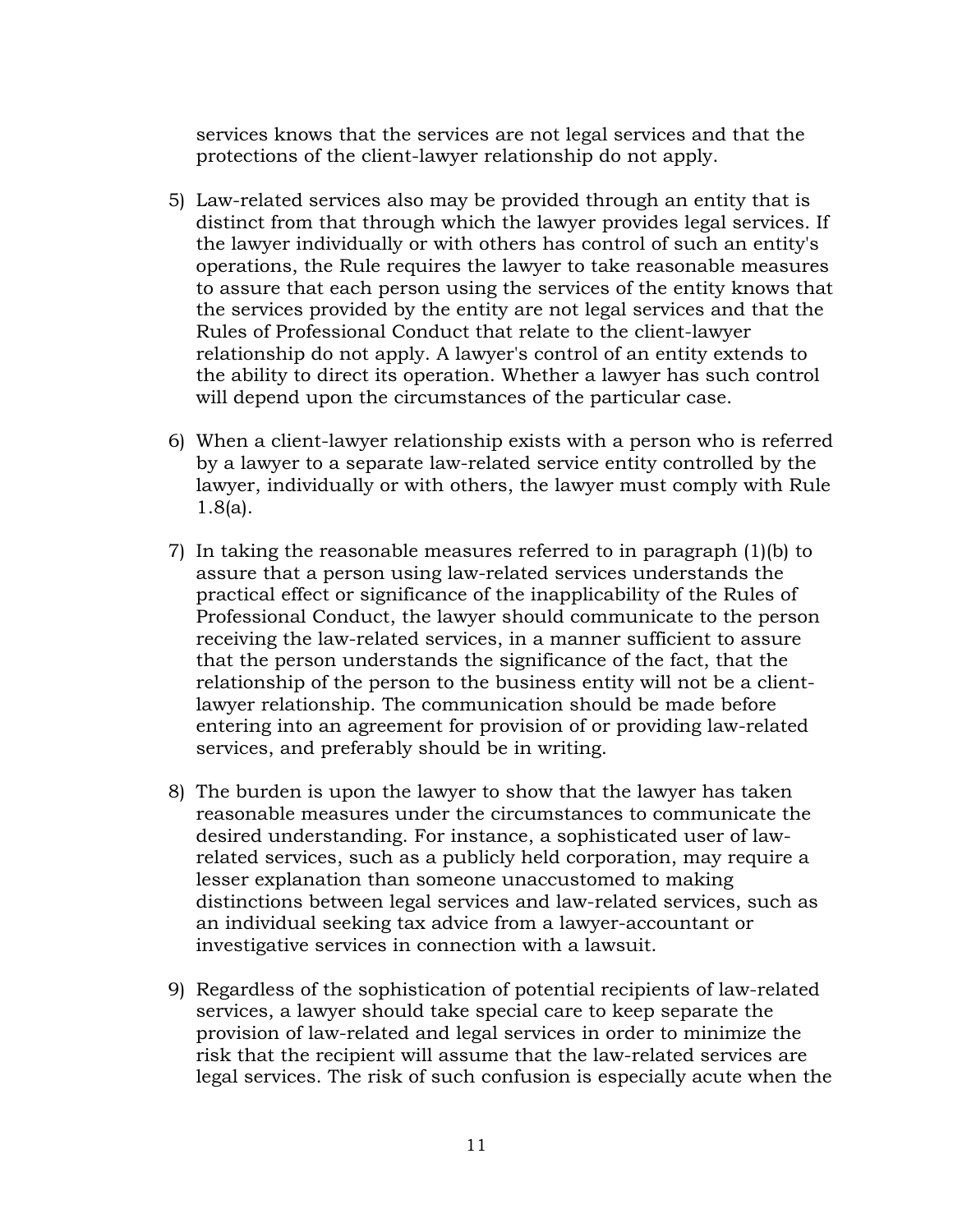lawyer renders both types of services with respect to the same matter. Under some circumstances the legal and law-related services may be so closely entwined that they cannot be distinguished from each other, and the requirement of disclosure and consultation imposed by paragraph (1)(b) of the Rule cannot be met. In such a case a lawyer will be responsible for assuring that both the lawyer's conduct and, to the extent required by Rule 5.3, that of nonlawyer employees in the distinct entity that the lawyer controls complies in all respects with the Rules of Professional Conduct.

- 10) When a lawyer is obliged to accord the recipients of such services the protections of those Rules that apply to the client-lawyer relationship, the lawyer must take special care to heed the proscriptions of the Rules addressing conflict of interest (Rules 1.7 through 1.11, especially Rules  $1.7(a)(2)$  and  $1.8(a)$ , (b) and (f)), and to scrupulously adhere to the requirements of Rule 1.6 relating to disclosure of confidential information. The promotion of the lawrelated services must also in all respects comply with the Rules dealing with advertising and solicitation. In that regard, lawyers should take special care to identify the obligations that may be imposed as a result of a jurisdiction's decisional law.
- 11) When the full protections of all of the Rules of Professional Conduct do not apply to the provision of law-related services, principles of law external to the Rules, for example, the law of principal and agent, govern the legal duties owed to those receiving the services. Those other legal principles may establish a different degree of protection for the recipient with respect to confidentiality of information, conflicts of interest and permissible business relationships with clients. See also Rule 8.4 (Misconduct).

### **XIV. SCR 3.130(8.4) Misconduct**

Section 2 of the Supreme Court Commentary to SCR 3.130(8.4) shall read:

Supreme Court Commentary:

2) Many kinds of illegal conduct reflect adversely on fitness to practice law, such as offenses involving fraud and the offense of willful failure to file an income tax return. However, some kinds of offenses carry no such implication. Traditionally, the distinction was drawn in terms of offenses involving "moral turpitude." That concept can be construed to include offenses concerning some matters of personal morality, such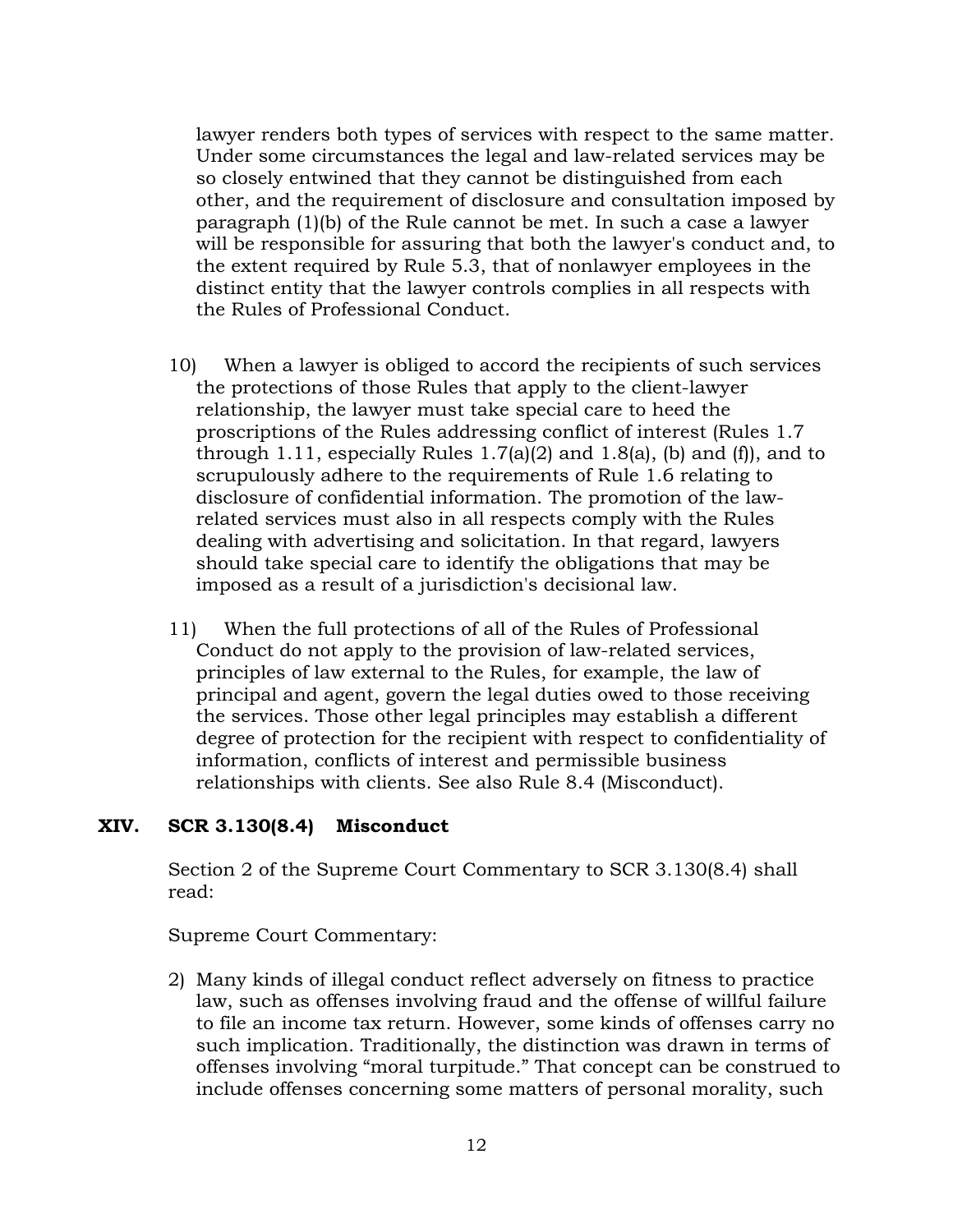as adultery and comparable offenses, that have no specific connection to fitness for the practice of law. Although a lawyer is personally answerable for any crime that he or she commits, a lawyer should be professionally answerable only for offenses that indicate lack of those characteristics relevant to law practice. Offenses involving violence, dishonesty, breach of trust, or serious interference with the administration of justice are in that category. A pattern of repeated offenses, even ones of minor significance when considered separately, can indicate indifference to legal obligation.

### **XV. SCR 3.140 Appointment of inquiry commission**

Section 1 of SCR 3.140 shall read:

1) The Chief Justice, with the consent of the Court, shall appoint an Inquiry Commission consisting of nine persons, six of whom shall be lawyers possessing the qualifications of a Circuit Judge and three of whom shall be citizens of the Commonwealth of at least thirty (30) years of age who are not lawyers. One lawyer member shall be designated by the Chief Justice as Chair of the Commission, who shall appoint one lawyer member to serve as Chair of each panel identified in 3.140(2). No lawyer members shall serve more than two (2) consecutive terms of three (3) years. No non-lawyer member shall serve more than three (3) consecutive terms of two (2) years.

### **XVI. SCR 3.150 Access to disciplinary information**

Sections 1, Subsection (b) to Section 2, Subsection (a)(iv) to Section 4, and Sections 5 and 6 of SCR 3.150 shall read:

- 1) Confidentiality. In a discipline matter, the proceeding is confidential prior to the filing of a verified answer to a Charge or, in the case of default, until thirty (30) days following service on the Respondent pursuant to SCR 3.164.
- 2) a) Notwithstanding subsection (1), the pendency, subject matter and status may be disclosed by Bar Counsel if:
	- i. The Respondent has waived confidentiality;
	- ii. The proceeding involves public reciprocal discipline;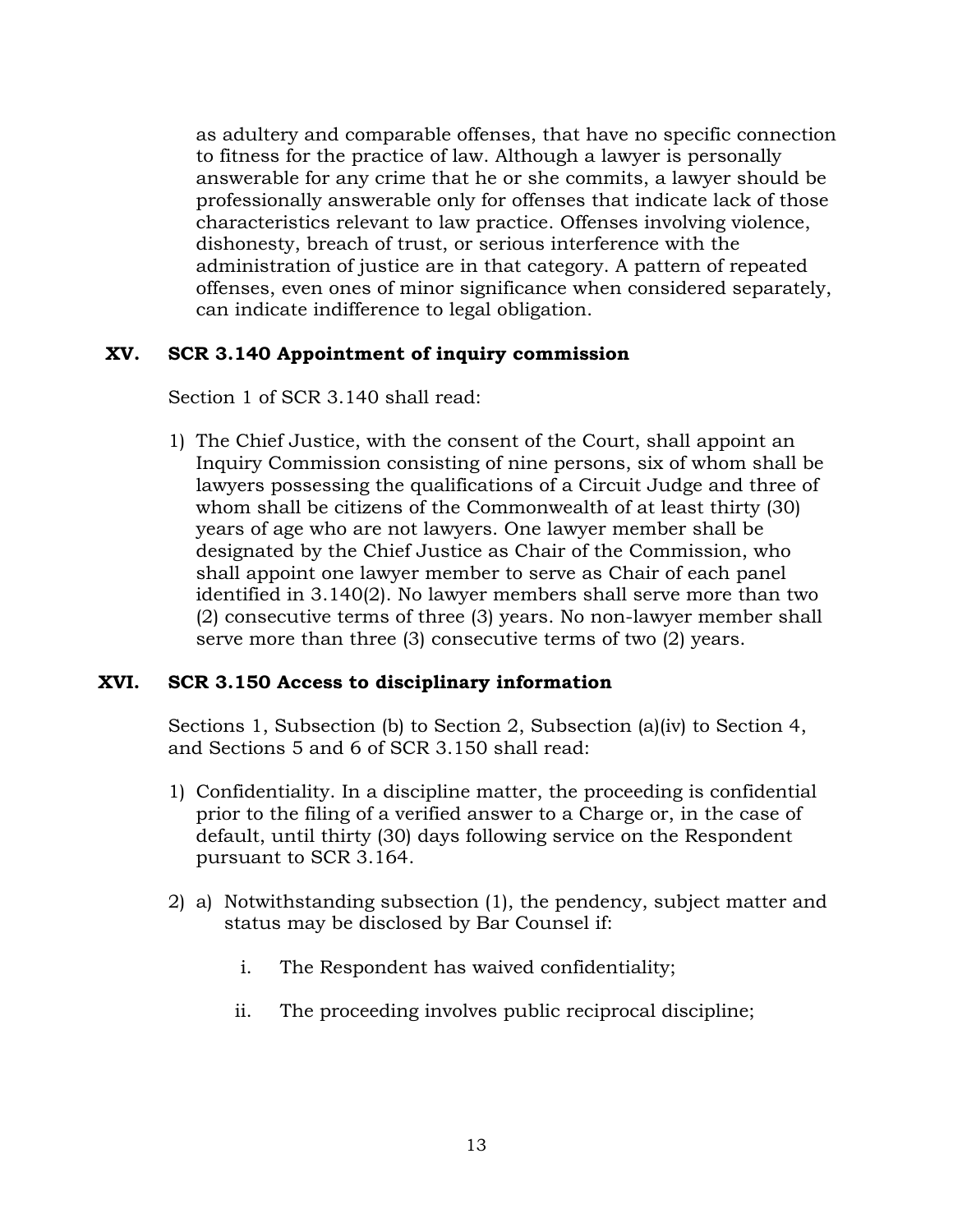- iii. The disclosure of any information is made for the purpose of conducting an investigation by the Inquiry Commission or the Office of Bar Counsel; or
- iv. A Motion for Temporary Suspension is pending.
- b) After considering the protection of the public, the interests of the Bar, and the interest of the Respondent in maintaining the confidentiality of the proceeding prior to the filing of a verified answer to a Charge or, in the case of default, until thirty (30) days following service on the Respondent pursuant to SCR 3.164, the pendency, subject matter and status may also be disclosed by Bar Counsel at the discretion of the Chair of the Inquiry Commission, or of the Chair's lawyer member designee, if:
	- i. The proceeding is based upon an allegation that the Respondent has been charged with a crime arising from the same nexus of facts; or
	- ii. The proceeding is based upon a finding by a court in a civil matter that an attorney has committed conduct that may constitute a violation of the Rules of Professional Conduct.
- 4) a) Request for Non-Public Information. A request for non-public information to the Office of Bar Counsel may be considered by the Inquiry Commission and may be granted if the request is made by:
	- i. The Character and Fitness Committee;
	- ii. A Lawyer Disciplinary Enforcement Agency;
	- iii. A Judicial Disciplinary Enforcement Agency; or
	- iv. The Chief Justice of the Kentucky Supreme Court.
	- b) A request for non-public information to the Office of Bar Counsel may be considered by the Court if the request is made by a Law Enforcement Agency, or other official authorized by federal or any state's law to investigate or prosecute misdemeanors or felonies, or the equivalent thereof, in any jurisdiction, provided that the agency or official certifies under oath with specificity that the information is necessary to a pending investigation. In this event the Respondent shall receive notice unless the Court determines that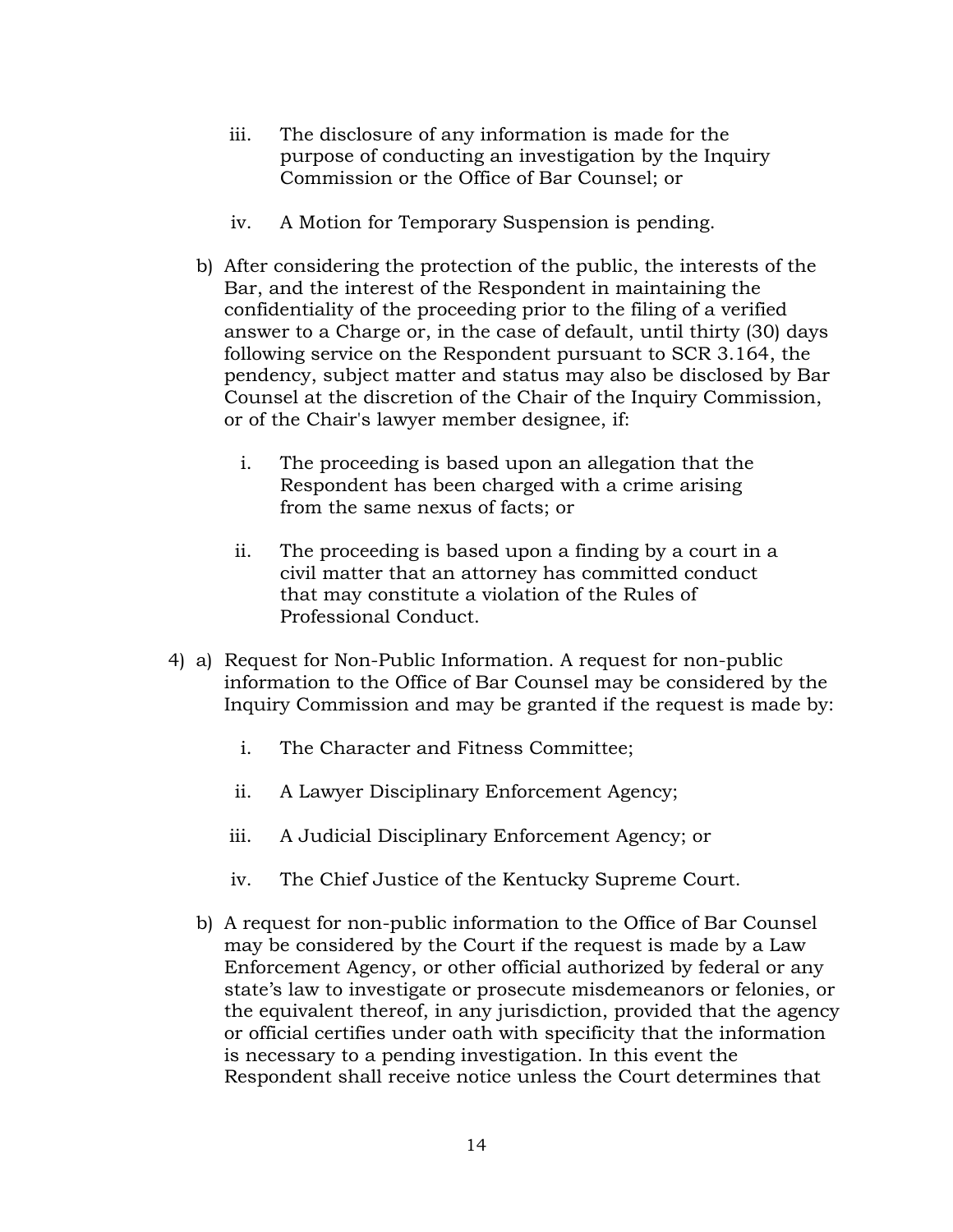disclosure of the request would seriously prejudice the investigation.

- c) In the absence of a third-party request, the Inquiry Commission may permit the disclosure of any non-public information to any of the entities listed in (4)(a) upon application to it by the Office of Bar Counsel.
- d) In the event of a request under (4)(a) or (c) notice to the Respondent is not required, although the Inquiry Commission may require notice upon review of the application.
- 5) Public Proceedings. Upon the filing of a verified answer to a Charge or, in the case of default, thirty (30) days following service on the Respondent pursuant to SCR 3.164, or upon the filing of a petition for reinstatement, an application for restoration, or an affidavit of compliance pursuant to 3.501, the record of the Disciplinary Clerk, and any further proceedings before the Board or Court, shall be public except for:
	- a) deliberations of the Inquiry Commission, Board of Governors, or the Court; or
	- b) information with respect to which a protective order has been issued.
- 6) Protective Orders. The Inquiry Commission, the Trial Commissioner, the Board, or the Court, which at the time the order is sought has the case pending before it, may, upon application of any person or entity, and for good cause shown, issue a protective order. Such an order may protect the interests of a Complainant, witness, third party, Respondent, Applicant or Bar Counsel. The order may prohibit the disclosure of specific information otherwise privileged or confidential and direct that the proceedings be conducted so as to implement the order, including requiring that the hearing be conducted in such a way as to preserve the confidentiality of the information that is the subject of the application.

#### **XVII. SCR 3.160 Initiation of disciplinary cases**

Sections 1 and 3 of SCR 3.160 shall read:

1) After review by Bar Counsel pursuant to subparagraph (3) of this Rule, any sworn written statement of complaint against an attorney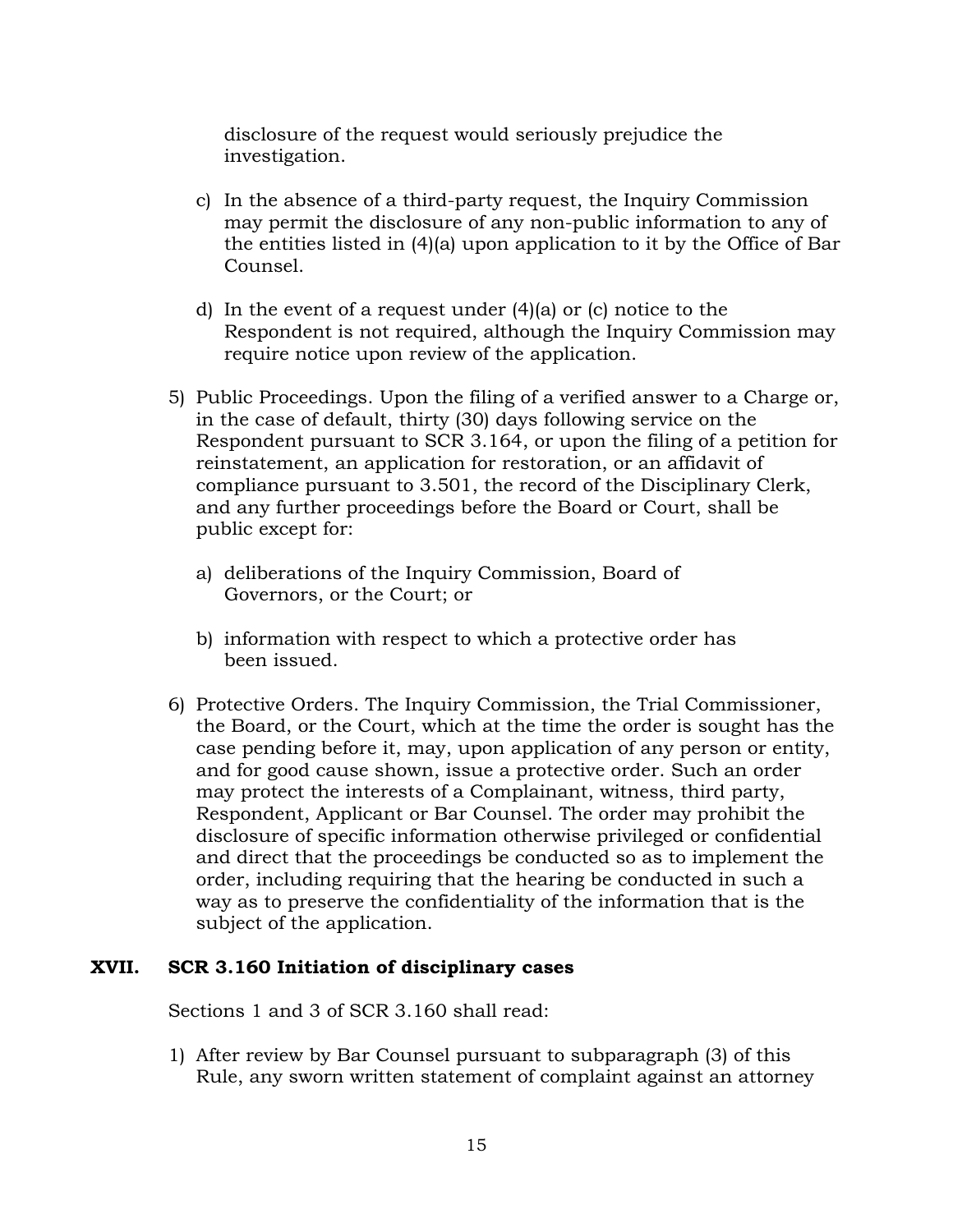for unprofessional conduct shall be filed with the Office of Bar Counsel who shall promptly notify the attorney by certified mail, sent to the address maintained by the Director pursuant to SCR 3.035, or other means consistent with the Supreme Court Rules and Civil Rules, of the complaint, and that he/she has twenty (20) days to respond to the complaint. Upon completion of the investigation by the Office of Bar Counsel the matter shall be assigned to an Inquiry Commission panel by rotation.

- 3) a) Upon receipt of a verbal or written allegation of a violation of the Rules of Professional Conduct, or sworn complaint, the Office of Bar Counsel will initially determine, under the direction of the Chair and Inquiry Commission, whether the matter is appropriate for alternative disposition. Alternative disposition may include, but is not limited to:
	- i. Informal resolution;
	- ii. Referral to Fee Arbitration under SCR 3.810;
	- iii. Legal negligence arbitration under SCR 3.800;
	- iv. Legal or management education programs;
	- v. Remedial ethics education programs;
	- vi. Referral to KYLAP under SCR 3.970(1)(c); or
	- vii. Issuance of a warning letter.
	- b) A complaint is not suitable for alternative disposition if it alleges serious misconduct in which the sanction would more than likely result in a suspension. Additionally, some ethical violations warranting a private or public reprimand may not, under all circumstances, be eligible for alternative disposition.
	- c) After review and such preliminary investigation as may reasonably be necessary, the Office of Bar Counsel may attempt informal resolution and subsequently close the Complaint. If the acts or course of conduct complained of merit referral under 3(A)(ii)-(vi), and do not warrant a greater degree of discipline, the Office of Bar Counsel may issue a warning letter with or without conditions, which will be maintained in the investigative file of the Office of Bar Counsel but not be considered as discipline, or it may recommend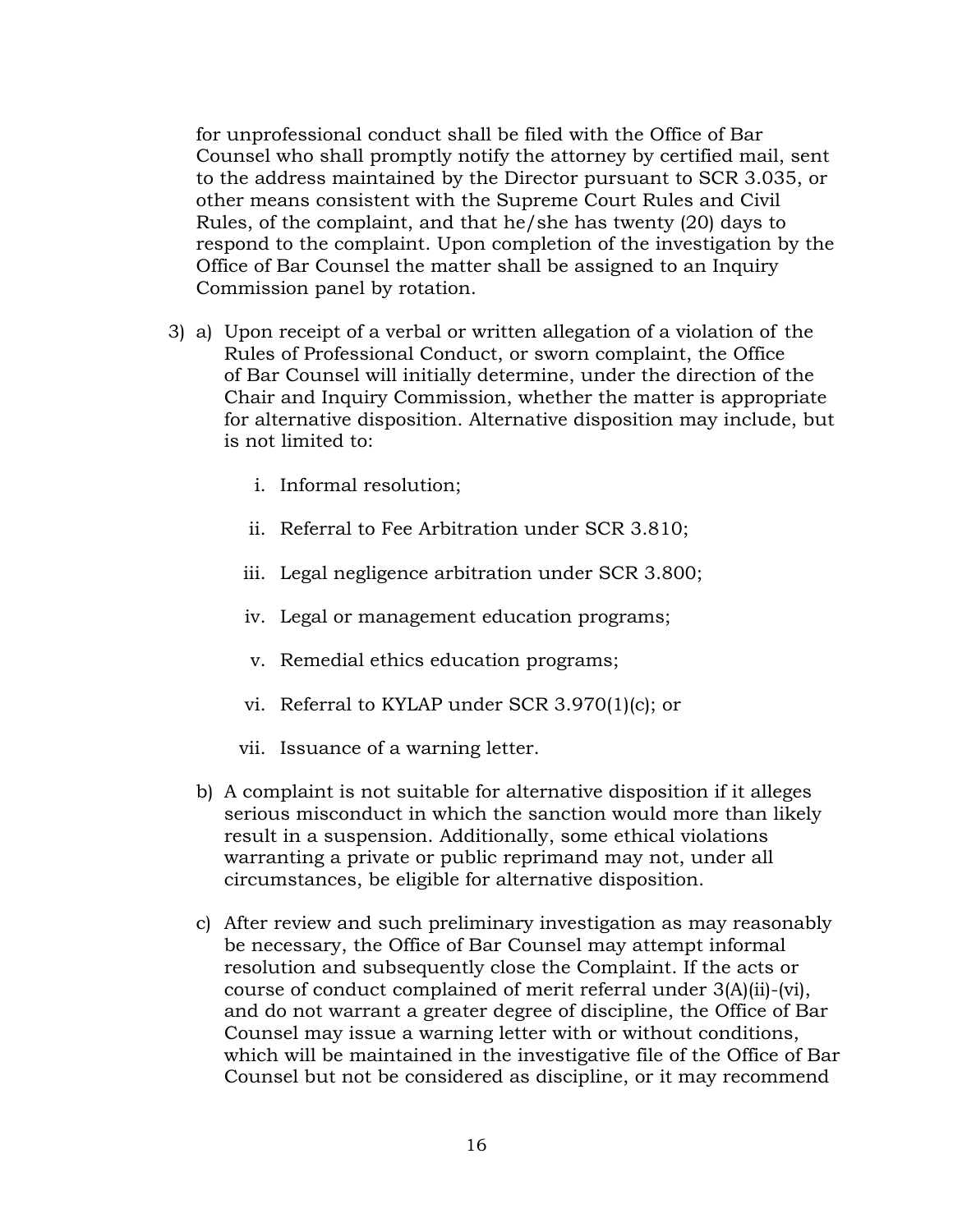remedial ethics, related legal or management education programs, fee arbitration, or KYLAP, completion of which would result in the complaint being dismissed. The attorney who receives the warning letter may, within 30 days from the date of the letter, file a response thereto and may request reconsideration of the matter by the Inquiry Commission. Any response or request so submitted shall be retained in the Bar Counsel file.

- d) If Bar Counsel deems a written and sworn complaint to state an ethical violation, such that alternative disposition is not appropriate or the Respondent will not consent to or complete the alternative disposition program, the matter shall proceed under subsection (1) above.
- e) If Bar Counsel deems any written and sworn complaint against a member not to state an ethical violation and it is not suitable for alternative disposition, it may decline, without investigation, to entertain it.

### **XVIII. SCR 3.165 Temporary suspension by the Supreme Court**

Section 5 of SCR 3.165 shall read:

5) Within twenty (20) days from the date of the entry of the order of temporary suspension, the attorney shall notify all courts or tribunals in which the attorney has matters pending and all clients in writing of his/her inability to continue to represent them and shall furnish copies of all such letters of notice to the Director.

### **XIX. SCR 3.166 Automatic suspension after conviction of a felony**

Section 4 of SCR 3.166 shall read:

4) Any attorney suspended under this rule shall notify all courts or tribunals in which the attorney has matters pending and all clients in writing of the attorney's inability to continue to represent them and shall furnish copies of all such letters to the Director. These letters shall be mailed to the client within ten (10) days after the plea of guilty, conviction by judge or jury, or entry of judgment has been made. The attorney shall make arrangements to return all active files to the client or new counsel and shall return all unearned attorney fees and client property to the client and shall advise the Director of such arrangements within the same ten (10) day period.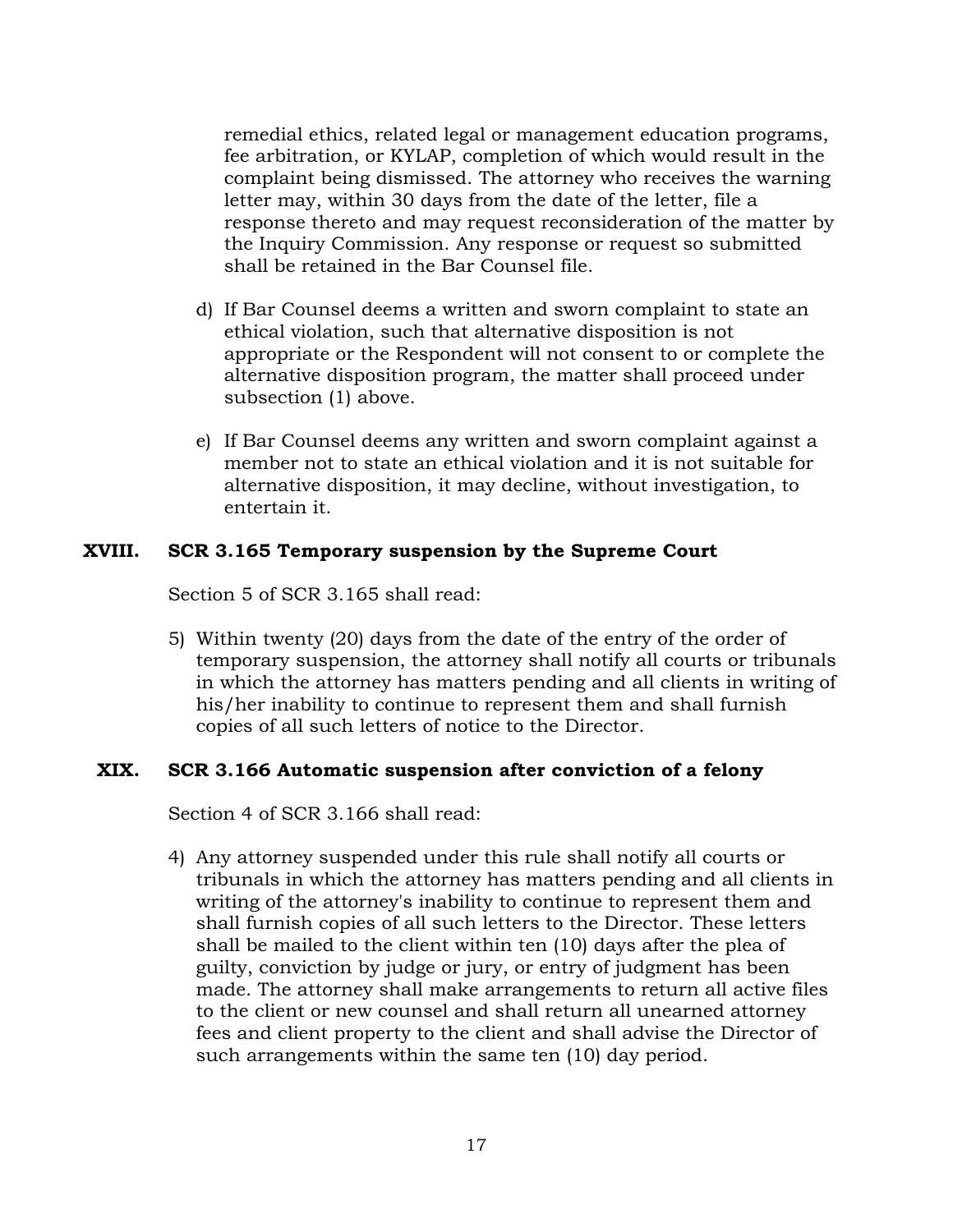### **XX. SCR 3.167 Indefinite suspension in default cases or for failure to participate after answer**

New Rule SCR 3.167 and the Supreme Court Commentary to SCR 3.167 shall read:

- 1) The Court may in its discretion, sua sponte, or on motion by the Office of Bar Counsel, suspend the Respondent from the practice of law for an indefinite period of time in cases in which the Respondent has failed to file an answer to a Charge pursuant to SCR 3.164, or having answered, has thereafter failed to participate in the disciplinary process.
- 2) Motions filed by the Office of Bar Counsel for failure to file an answer to a Charge, or failure to participate in the disciplinary process shall state: (i) the history of the proceedings before the Inquiry Commission and the Respondent's participation therein; (ii) any communication between the Respondent and the Office of Bar Counsel; (iii) proof of service of the Charge; and (iv) whether KYLAP has been able to contact the Respondent.
- 3) Within ten (10) days after the entry of an order indefinitely suspending a Respondent pursuant to sections (1) and (2) above, the Respondent may file a Motion to Set Aside Indefinite Suspension. The Motion shall be verified by the Respondent. The Respondent shall provide an accounting for the failure to respond and/or participate in the disciplinary process. The burden is on the Respondent to show good cause. Bar Counsel may file a response to the Motion within ten (10) days.
- 4) Any disciplinary proceedings pending against a Respondent who has been indefinitely suspended or who has had an indefinite suspension set aside shall continue and proceed pursuant to SCR 3.160, et seq.
- 5) If a Respondent fails to seek reinstatement within five (5) years after entry of an Order of Indefinite Suspension, the Office of Bar Counsel shall move the Court for permanent disbarment.

Supreme Court Commentary

In the case of *Kentucky Bar Association v. Benton*, 449 S.W.3d 368, 369 (Ky. 2014), the Court rejected the Board's recommendation for a 181-day suspension and, instead, exercised its discretion to suspend Respondent indefinitely until he appeared and accounted for his failure to answer the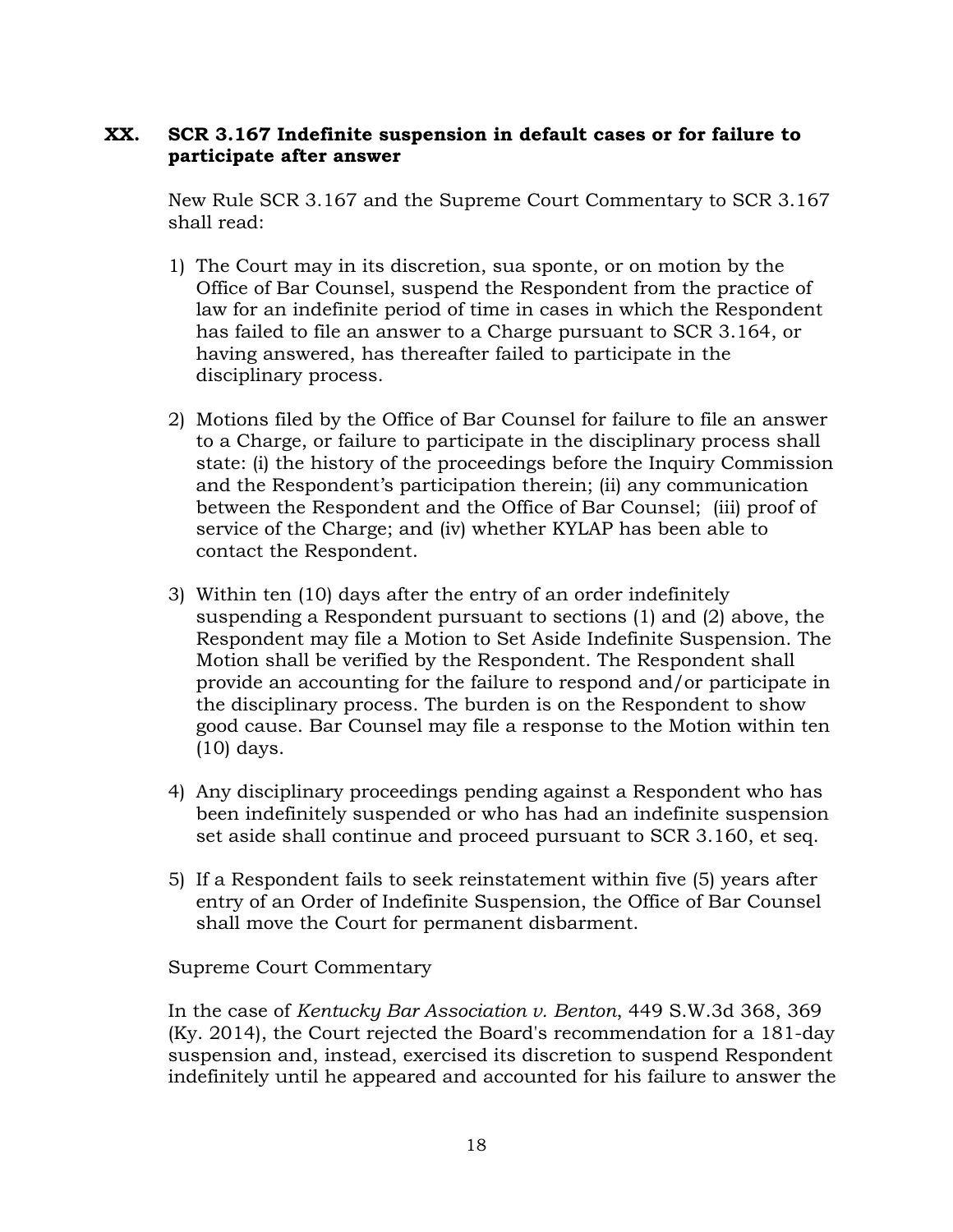disciplinary charges. In so doing, the Court "acknowledge[d] that our rules do not expressly provide indefinite suspension as a final disciplinary sanction, although we have ordered indefinite suspensions as part of our orders imposing reciprocal discipline."

### **XXI. SCR 3.180 Investigations and trials to be prompt; subpoena power**

Sections 2 and 4 of SCR 3.180 shall read:

- 2) Proceedings may be deferred by the Inquiry Commission if there is pending civil or criminal litigation or an investigation by another lawyer disciplinary jurisdiction directly involving the Respondent or proposed Respondent involving substantially similar material allegations to that or those in the disciplinary proceedings, provided, however, that the Respondent-attorney proceeds with reasonable dispatch to insure the prompt disposition of the pending litigation. Proceedings deferred pursuant to this subsection shall be reviewed quarterly by the Inquiry Commission.
- 4) If any witness refuses to testify concerning any matter for which he or she may lawfully be interrogated, upon application of the Inquiry Commission to the Circuit Court of the county in which the witness resides, the Circuit Court may compel obedience by proceedings for contempt as in the case of disobedience of a subpoena<sup>[s]</sup> issued from the Circuit Court.

### **XXII. SCR 3.370 Procedure before the Board and the Court**

Sections 3, 4, 6, 7, 8, 9, 10 and 11 of SCR 3.370 shall read:

3) Within sixty (60) days of completion of briefing by the parties, the Board shall consider and act upon the entire record. Only the President, the President-Elect, the Vice-President, the fourteen (14) duly-elected members of the Board from their respective Supreme Court Districts, and four (4) adult citizens of the Commonwealth who are not lawyers appointed by the Chief Justice as hereinafter described, shall be eligible to be present, participate in and vote on any disciplinary or reinstatement case. Any member, including a non-lawyer member, who has participated in any phase of a disciplinary or reinstatement case submitted to the Board under this rule, or who has been challenged on grounds sufficient to disqualify a Circuit Judge shall be disqualified. If disqualification or absence results in lack of a quorum the Chief Justice shall appoint a member or members (or, if applicable, non-lawyer participants) sufficient to provide a quorum to consider and act on the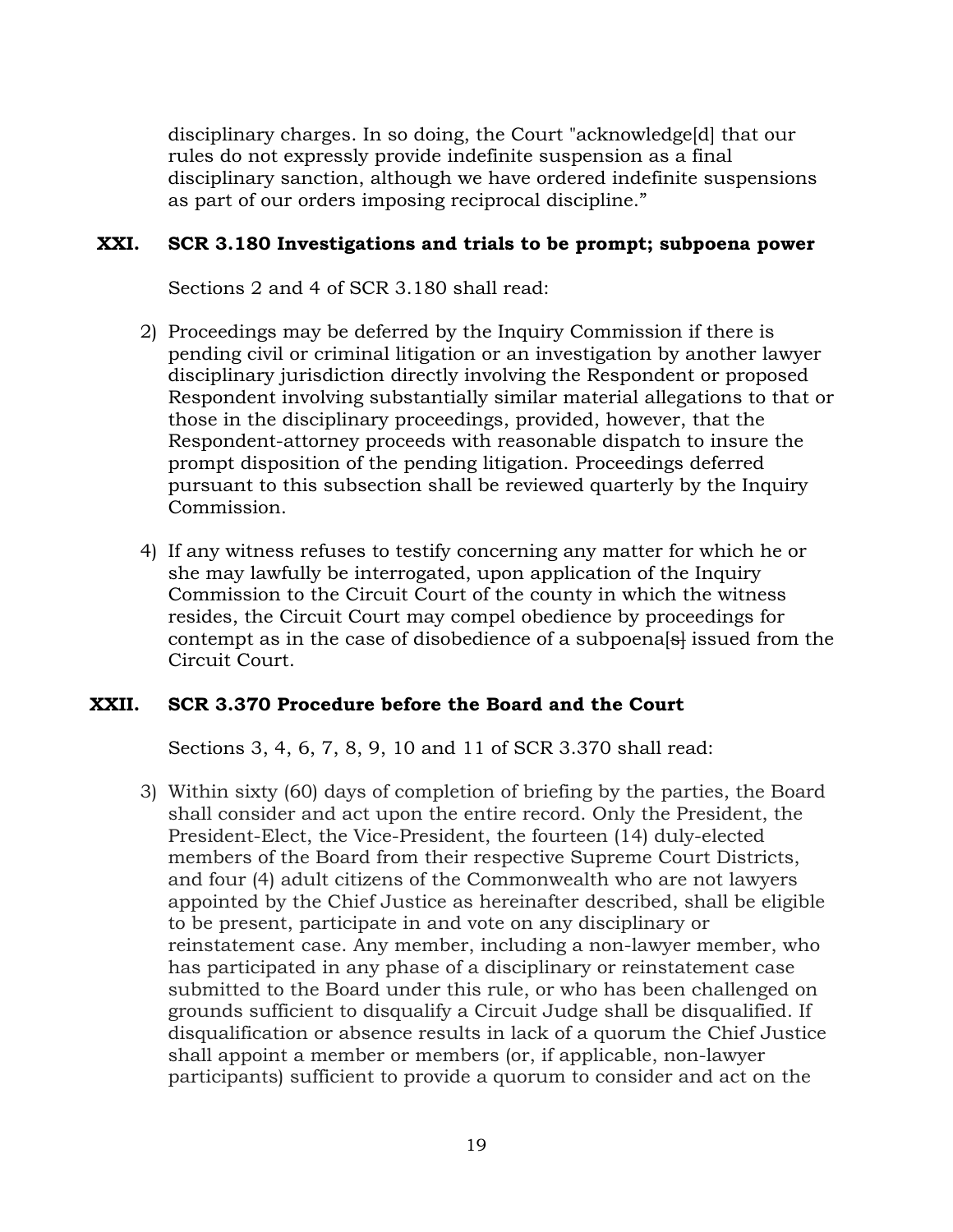cases. Any challenge to a member's qualifications shall be determined by the Chief Justice in accordance with KRS 26A.015, et seq.

- 4) Eleven (11) of those qualified to sit in a disciplinary or reinstatement matter must be present to constitute a quorum for consideration of such matters.
- 6) In a reinstatement matter, the Board shall review the record, report and brief and recommend approval or disapproval of the application.
- 7) The Board shall issue a written decision within forty-five (45) days of voting on the cases. The Disciplinary Clerk shall mail copies of such report to the Respondent, counsel of record, and to each member of the Inquiry Commission. The Disciplinary Clerk shall place ten (10) copies of the report in the record and file the entire record of the case with the Court, unless the Board has taken actions under subsection (5)(d), in which case the matter will proceed in accordance with the Board's direction.
- 8) Within thirty (30) days after the Board's decision is filed with the Disciplinary Clerk, Bar Counsel or the Respondent may file with the Court a Notice for the Court to review the Board's decision stating reasons for review, accompanied by a brief, not to exceed thirty (30) pages in length, supporting his/her position on the merits of the case. The opposing party may file a brief, not to exceed thirty (30) pages in length, within thirty (30) days thereafter. No reply brief shall be filed unless by order of the Court.
- 9) If no notice of review is filed by either party, the Court may notify Bar Counsel and Respondent that it will review the decision. If the Court so acts, Bar Counsel and Respondent may each file briefs, not to exceed thirty (30) pages in length, within thirty (30) days, with no right to file reply briefs unless by order of the Court, whereupon the case shall stand submitted. Thereafter, the Court shall enter such orders or opinion as it deems appropriate on the entire record.
- 10) If no notice of review is filed by either of the parties, or the Court under subsection (8) of this rule, the Court shall enter an order adopting the decision of the Board, Trial Commissioner, or the Character and Fitness Committee, whichever the case may be, relating to all matters.
- 11) In each disciplinary case to be presented to the Trial Commissioner, there shall be supplied with the Disciplinary Clerk's file a sealed envelope containing a statement of the Respondent's years of membership in the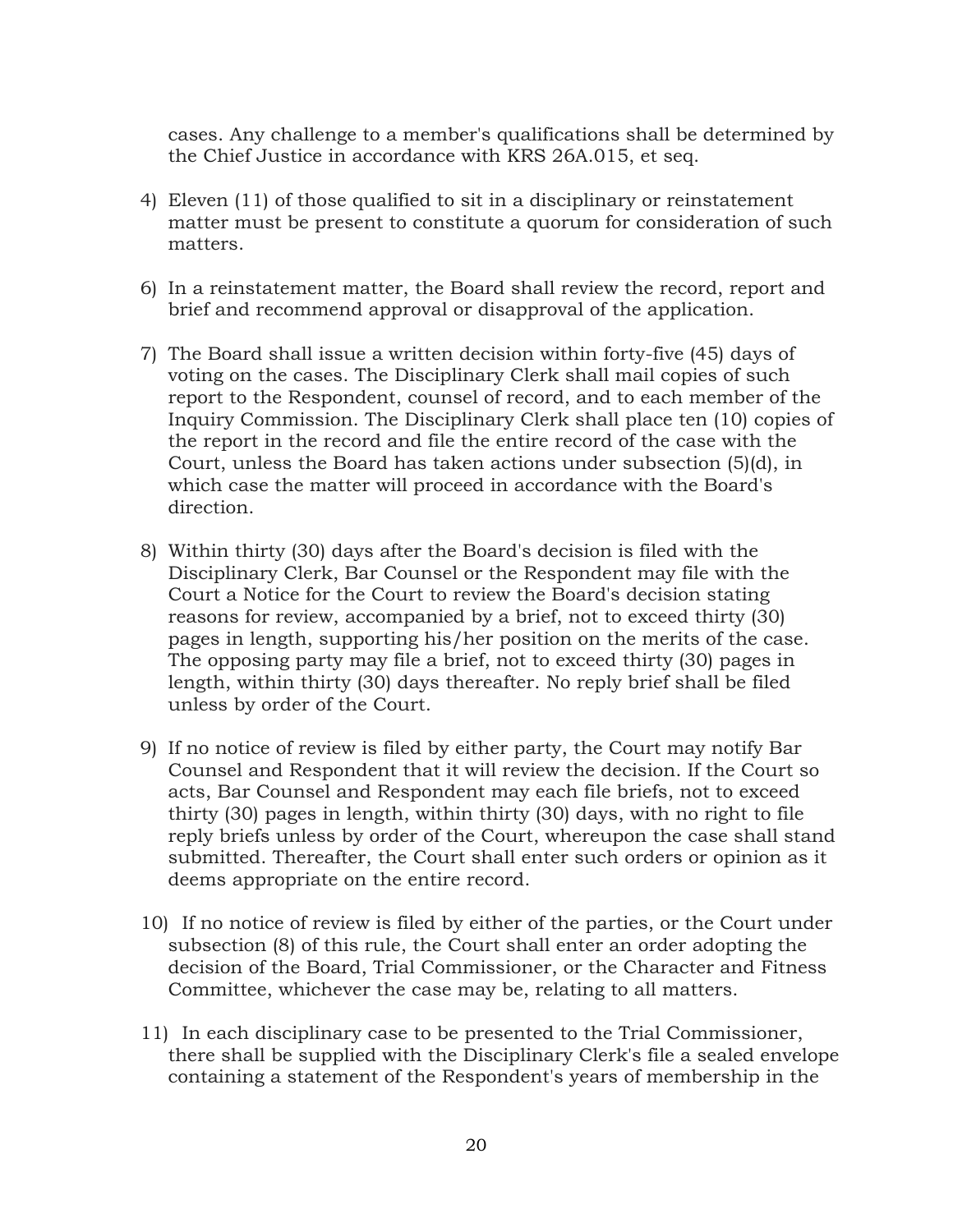Association, all orders of unprofessional conduct, and all withdrawals from the association and reasons therefor. The envelope will be opened only if the Trial Commissioner makes a finding of a violation and may be considered in deciding what discipline to impose. Such statement will become part of the record of the case and be transmitted with the rest of the file to the Disciplinary Clerk, Board and/or Supreme Court. Before submission of a case to the Trial Commissioner or the Board a copy of said statement shall be sent to the Respondent, who may review documents relative to it at the Bar Center and may comment to the Trial Commissioner or the Board upon the statement and point out errors contained in it.

### **XXIII. SCR 3.380 Degrees of discipline**

SCR 3.380 shall read:

Upon findings of a violation of these rules, discipline may be administered by way of public reprimand, suspension from practice for a definite time, all of which may be with or without such conditions as the Court may impose, or permanent disbarment.

# **XXIV. SCR 3.390 Effective date; duties upon suspension or disbarment (Title change effective April 1, 2022; rule change effective January 1, 2023)**

SCR 3.390 shall read:

- 1) Any order suspending a lawyer from the practice of law, other than an order of suspension under SCR 3.165 or 3.166, shall take effect on the twentieth (20th) day following its entry unless otherwise provided within the order. The suspended lawyer shall promptly take all reasonable steps to protect the interests of the lawyer's clients. A lawyer suspended from the practice of law shall not during the term of suspension accept new clients or collect unearned fees and shall comply with the provisions of SCR 3.130(7.50(5)).
- 2) Within twenty (20) days after the issuance of an order of disbarment, or suspension under SCR 3.167, SCR 3.050 or SCR 3.675(4), or upon issuance of an order of suspension from the practice of law for more than sixty (60) days, the disbarred or suspended lawyer shall notify, by letter duly placed with the United States Postal Service, all courts or other tribunals in which that lawyer has matters pending, and all clients of the lawyer's inability to represent them and of the necessity and urgency of promptly retaining new counsel. The lawyer shall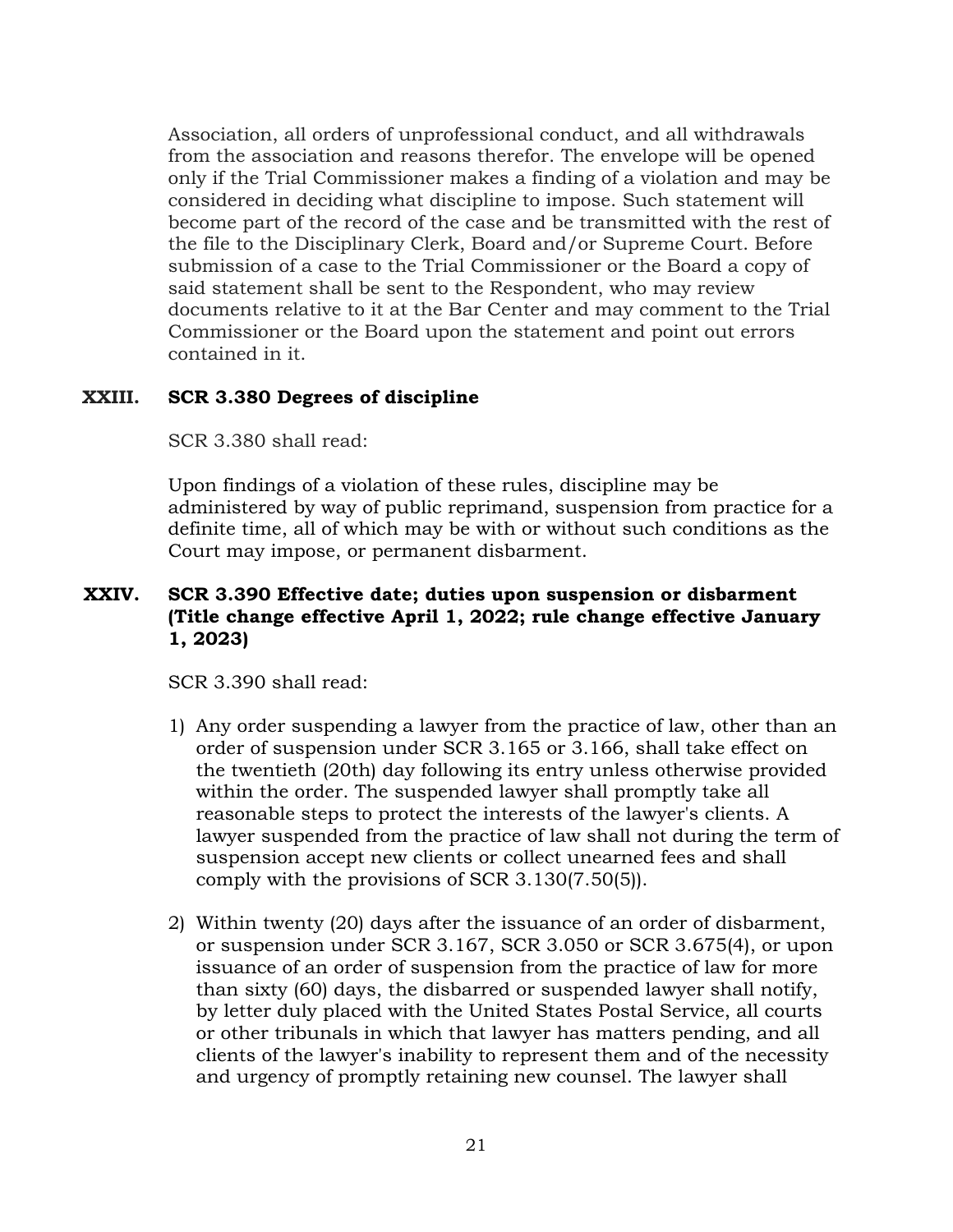simultaneously provide a copy of all such letters of notification to the Office of Bar Counsel. Upon issuance of an order of disbarment or suspension, the affected lawyer shall immediately cancel any pending advertisements, to the extent possible, and shall terminate any advertising activity for the duration of the term of suspension or disbarment.

# **XXV. Delete [SCR 3.500 Restoration to membership]**

SCR 3.500 shall be deleted in its entirety and replaced by new rule SCR 3.504.

### **XXVI. SCR 3.501 Reinstatement after a disciplinary suspension prevailing fewer than 181 days**

New rule SCR 3.501 shall read:

- 1) If the period of suspension has prevailed fewer than 181 days, a suspended member ("Applicant") may request reinstatement upon the filing of an affidavit of compliance with the Disciplinary Clerk. The affidavit of compliance shall be on a form or forms provided by the Inquiry Commission. An Applicant shall certify that a copy of the affidavit was mailed to Bar Counsel. The affidavit shall be filed no earlier than ten (10) days before the end of the suspension period and shall be accompanied by a filing fee as established by the Inquiry Commission pursuant to SCR 3.140(4) and payable to the Kentucky Bar Association.
- 2) The affidavit of compliance shall contain the following information, statements, and attachments:
	- a) That the Applicant has complied with all terms and conditions in the Court's suspension order(s);
		- i. If the Applicant was ordered to make a refund to a client or other person(s), proof of such refund(s) shall be attached along with a certification from the KBA Accounting Department that all costs of the disciplinary proceedings have been paid;
		- ii. If the Applicant was ordered to comply with any conditions involving the Kentucky Lawyer Assistance Program (KYLAP), Applicant shall attach a statement from the KYLAP Director that he/she is in compliance with the Court's suspension order and any KYLAP agreement(s);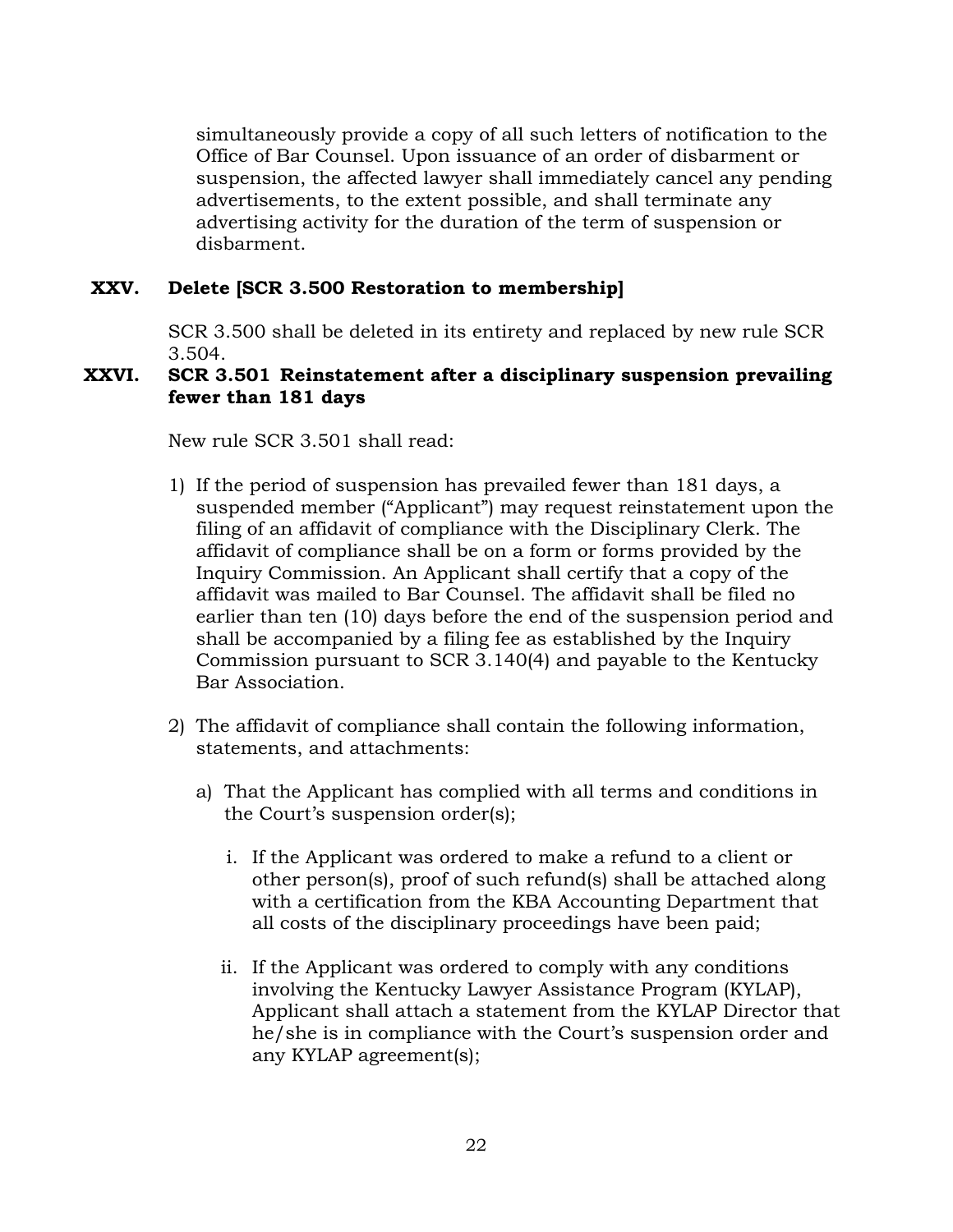- b) A certification from the Office of Bar Counsel that:
	- i. The Applicant has no pending Client Security Fund claims, nor any unpaid Client Security Fund awards;
	- ii. The Applicant is not the subject of any pending disciplinary matters in any jurisdiction;
- c) A certification from the CLE Commission that the suspended member is in compliance with SCR 3.685;
- d) That the Applicant is not the subject of any pending criminal matter in any jurisdiction, nor were any criminal matters in which the Applicant was a defendant concluded during the period of suspension;
- e) A disclosure of whether the Applicant is a defendant or respondent in any civil or administrative matter where it is alleged the Applicant committed acts of dishonesty, fraud, deceit, or misrepresentation;
- f) That the Applicant has not been found in contempt of court during the period of suspension, nor has the Applicant become the subject of a domestic violence order; and
- g) That the Applicant appreciates the wrongfulness of his/her prior adjudicated misconduct.
- 3) The Inquiry Commission shall deny reinstatement if the Applicant fails to provide the complete, required information listed in subsection (2) or demonstrates a lack of candor in the materials provided. An Applicant has a continuing obligation to update and supplement all materials submitted throughout the entire reinstatement process.
- 4) Within ten (10) days after the filing of a completed affidavit of compliance, Bar Counsel may file an objection to the Applicant's reinstatement, stating its grounds for the objection. Bar Counsel shall certify that a copy of its objection is sent to the Applicant at the address provided on the affidavit of compliance. The Applicant may file a response to the objection or supplement the application within twenty (20) days of the filing of the objection.
- 5) If Bar Counsel does not file an objection to an Applicant's reinstatement, the Disciplinary Clerk shall notify the Registrar of the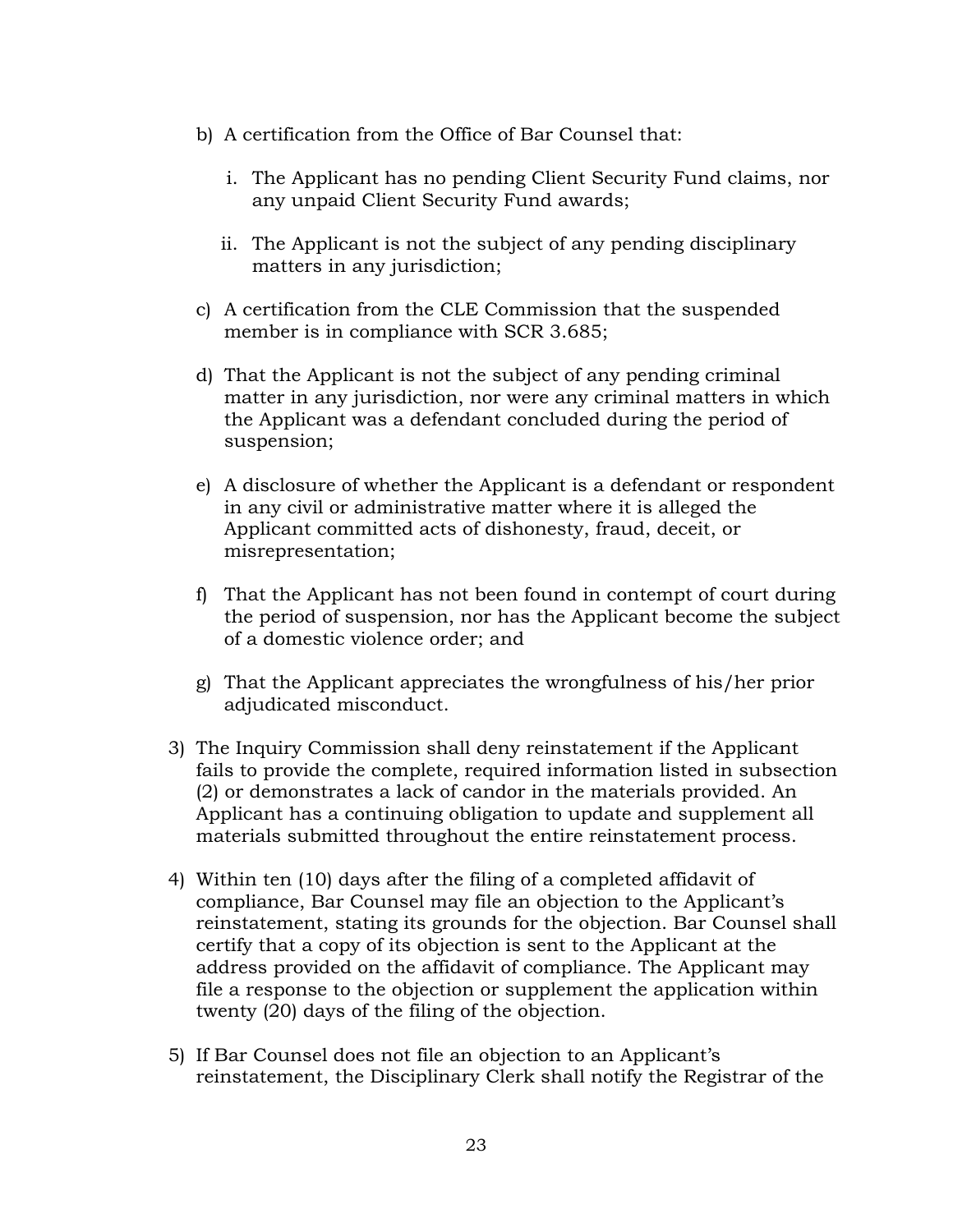Association. The Registrar shall make appropriate entries in the Association's records reflecting that the Applicant has been reinstated and shall file a notice of reinstatement with the Disciplinary Clerk. The Disciplinary Clerk shall provide a copy of the notice to the Applicant and Bar Counsel. An Applicant shall not resume practice until the notice of reinstatement is filed with the Disciplinary Clerk.

- 6) If Bar Counsel files an objection to an Applicant's reinstatement, the matter shall be placed on the Inquiry Commission's docket within thirty (30) days.
	- a) If the Inquiry Commission determines that the Applicant should be reinstated, the Inquiry Commission shall file an order approving the Applicant's reinstatement with the Disciplinary Clerk. The order shall authorize the Registrar to make appropriate entries in the Association's records reflecting that the Applicant has been reinstated and shall file a notice of reinstatement with the Disciplinary Clerk. The Disciplinary Clerk shall provide a copy of the notice to the Applicant and Bar Counsel. An Applicant shall not resume practice until the notice of reinstatement is filed with the Disciplinary Clerk.
	- b) If the Inquiry Commission determines that the Applicant should not be reinstated, the Inquiry Commission shall file an order denying reinstatement with the Disciplinary Clerk.
- 7) An Applicant may file a request for review of the Inquiry Commission's order denying with the Disciplinary Clerk within thirty (30) days. The request for review shall be accompanied by a complete application for reinstatement, on a form or forms provided by the Inquiry Commission, and a filing fee as established by the Inquiry Commission pursuant to SCR 3.140(4) and payable to the Kentucky Bar Association. The matter shall then proceed to the Character and Fitness Committee for hearing consistent with SCR 3.502(6).

# **XXVII. SCR 3.502 Reinstatement after a disciplinary suspension 181 days or more**

New rule SCR 3.502 shall read:

1) No former member of the Association who has been suspended for disciplinary reasons for 181 days or more, or whose suspension has prevailed for 181 days or more, shall resume practice until he/she is reinstated by order of the Court.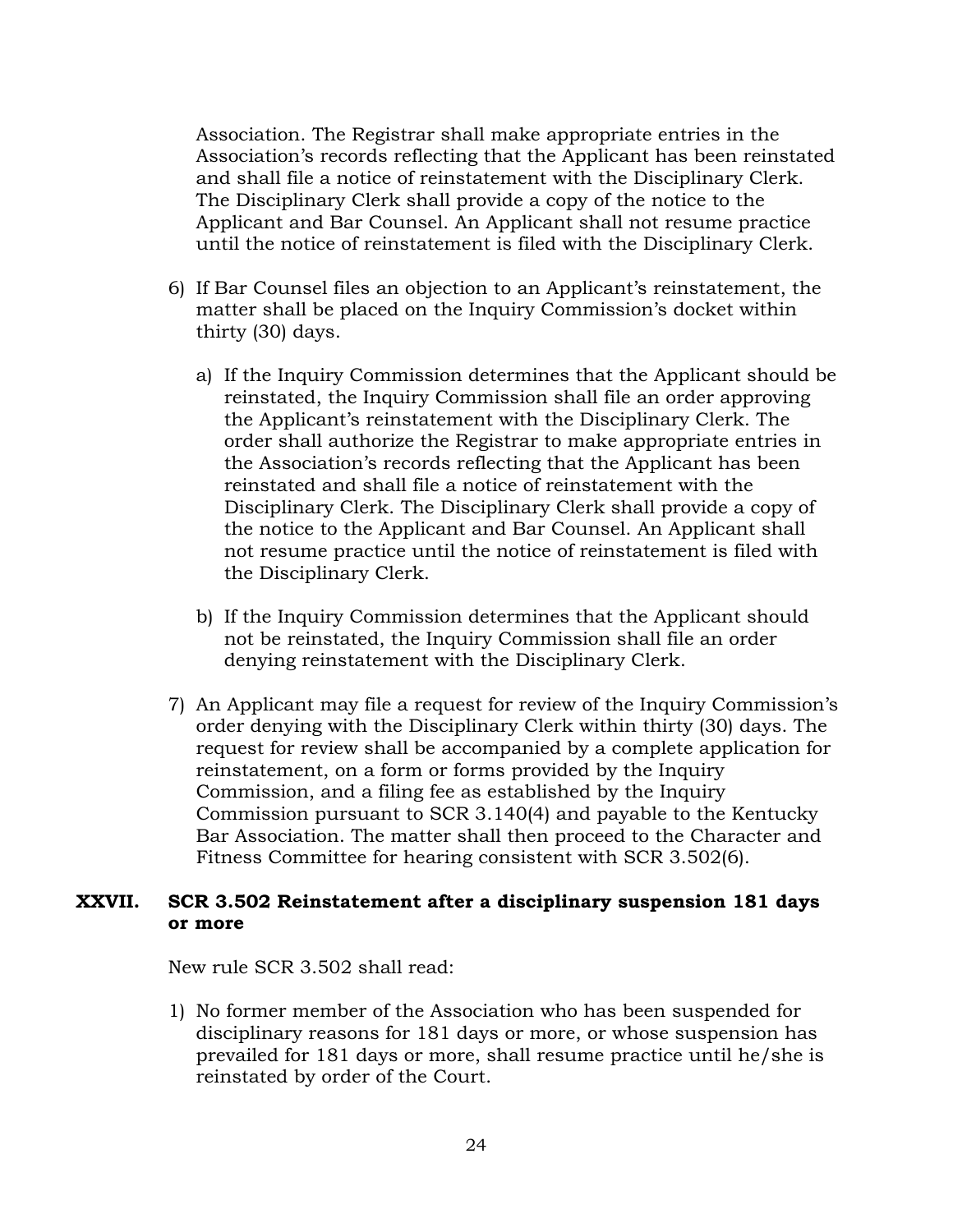- 2) An application for reinstatement shall be on a form or forms provided by the Inquiry Commission and filed with the Disciplinary Clerk. The application shall be accompanied by the following items:
	- a) A certification from the KBA Accounting Department that all costs of the disciplinary proceedings and all applicable Bar dues have been paid;
	- b) A certification from the Office of Bar Counsel that:
		- i. There are no pending disciplinary matters against the Applicant;
		- ii. There are no pending Client Security Fund claims against the Applicant; and
		- iii. There are no unpaid Client Security Fund awards against the Applicant.
	- c) A certification from the CLE Commission that the Applicant is in compliance with SCR 3.685; and
	- d) A filing fee as established by the Inquiry Commission pursuant to SCR 3.140(4) and payable to the Kentucky Bar Association.
- 3) If the application is not accompanied by the items listed above, the Disciplinary Clerk shall reject the application and issue a notice to Applicant and the Office of Bar Counsel, that the application is incomplete. The notice shall list the missing item(s).
- 4) Within sixty (60) days after the filing of an application that is accepted by the Disciplinary Clerk, the Inquiry Commission shall review the application. Bar Counsel shall have the right to file a notice identifying any deficiencies in the application. If the Commission determines that deficiencies exist in the application and/or additional information is required from the Applicant, it shall issue a notice listing the deficiencies and/or the additional required information. An Applicant shall have no longer than 180 days to cure any deficiencies. If an Applicant fails to cure any deficiencies within the time allowed by this Rule, the Commission shall enter an order denying the application for reinstatement from which there will be no appeal.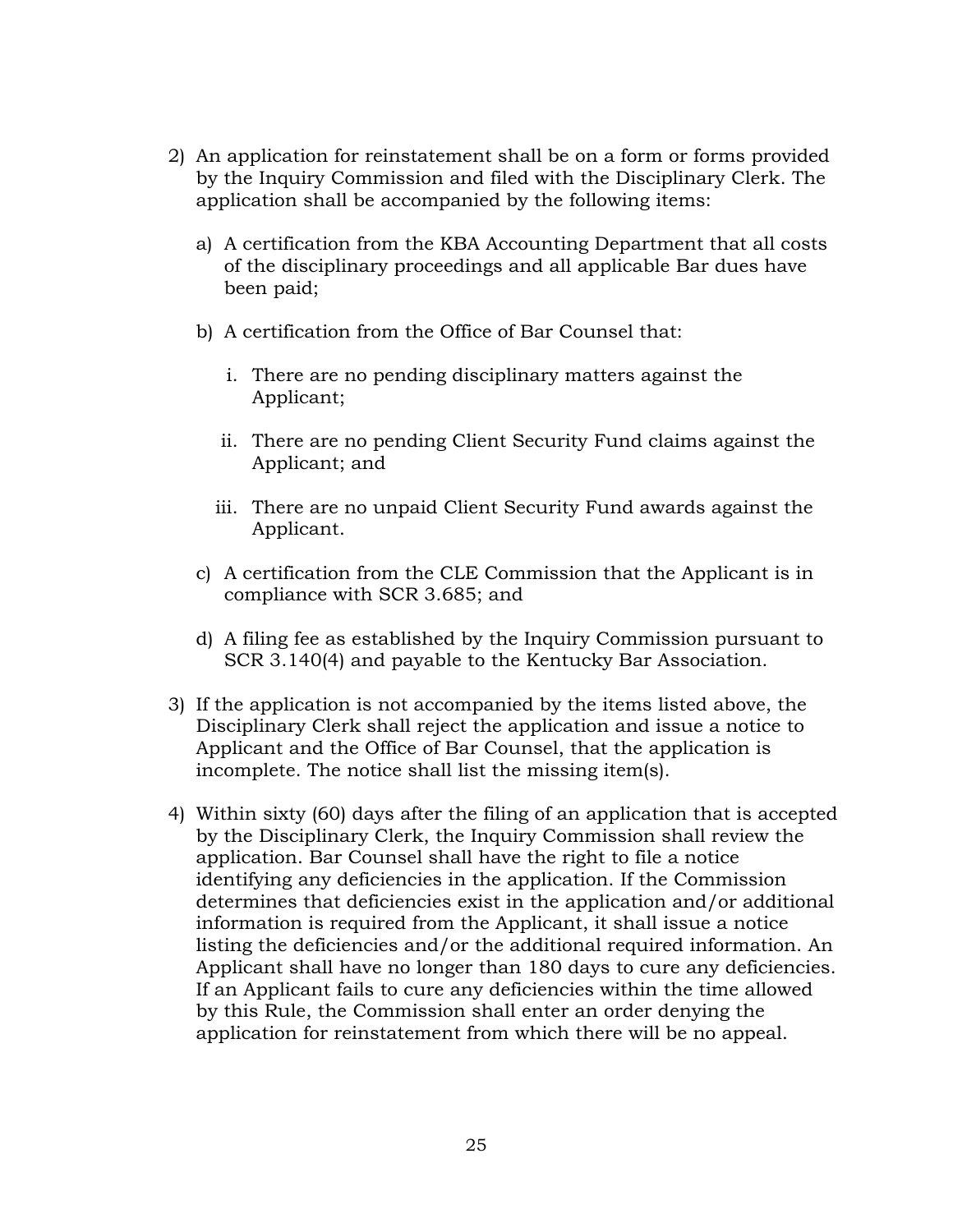- 5) If the Inquiry Commission determines an application is complete, a scheduling order shall be entered setting out the time for the Office of Bar Counsel to investigate the application, which may involve the use of independent investigators. Failure of an Applicant to cooperate or participate in the investigative process may result in the denial of the application for reinstatement. The burden of proof shall rest upon the Applicant to prove by clear and convincing evidence that he/she possesses the requisite character, fitness and moral qualification for re-admission to the practice of law.
- 6) Upon completion of the investigatory process, the matter shall proceed to the Character and Fitness Committee to conduct a formal hearing on the record. The Executive Director and Disciplinary Clerk shall transmit the record to the Committee for its review.
	- a) A formal hearing on the record will not be required if the Applicant, Office of Bar Counsel, and a majority of the Committee all agree within thirty (30) days of receipt of the matter from the Inquiry Commission that based upon the record, the Applicant has met his/her burden and should be reinstated to practice. In that event, the matter shall proceed directly from the Committee to the Court for its review. The Committee shall return the record to the Executive Director and Disciplinary Clerk to file with the Court.
	- b) If there is no agreement pursuant to subsection (a) above, the Committee shall hold a formal hearing on the record within ninety (90) days of receipt of the record from the Disciplinary Clerk. Notice of the hearing date will be served on the parties not less than fourteen (14) days before the hearing. The parties shall be allowed to file post-hearing memoranda. The Committee shall file its report and the record with the Disciplinary Clerk within sixty (60) days of receipt of the hearing transcript.
	- c) Prior to the formal hearing, the Committee may request the parties to file a pre-hearing memorandum to address any issues of fact or law and/or may identify certain issues of law or fact the Committee would like addressed at the formal hearing.
	- d) Either party may file a notice of appeal of the Committee's report within thirty (30) days after the filing with the Disciplinary Clerk. If no notice of appeal is timely filed, the entire record shall be forwarded to the Court for entry of a final order pursuant to SCR 3.370(9).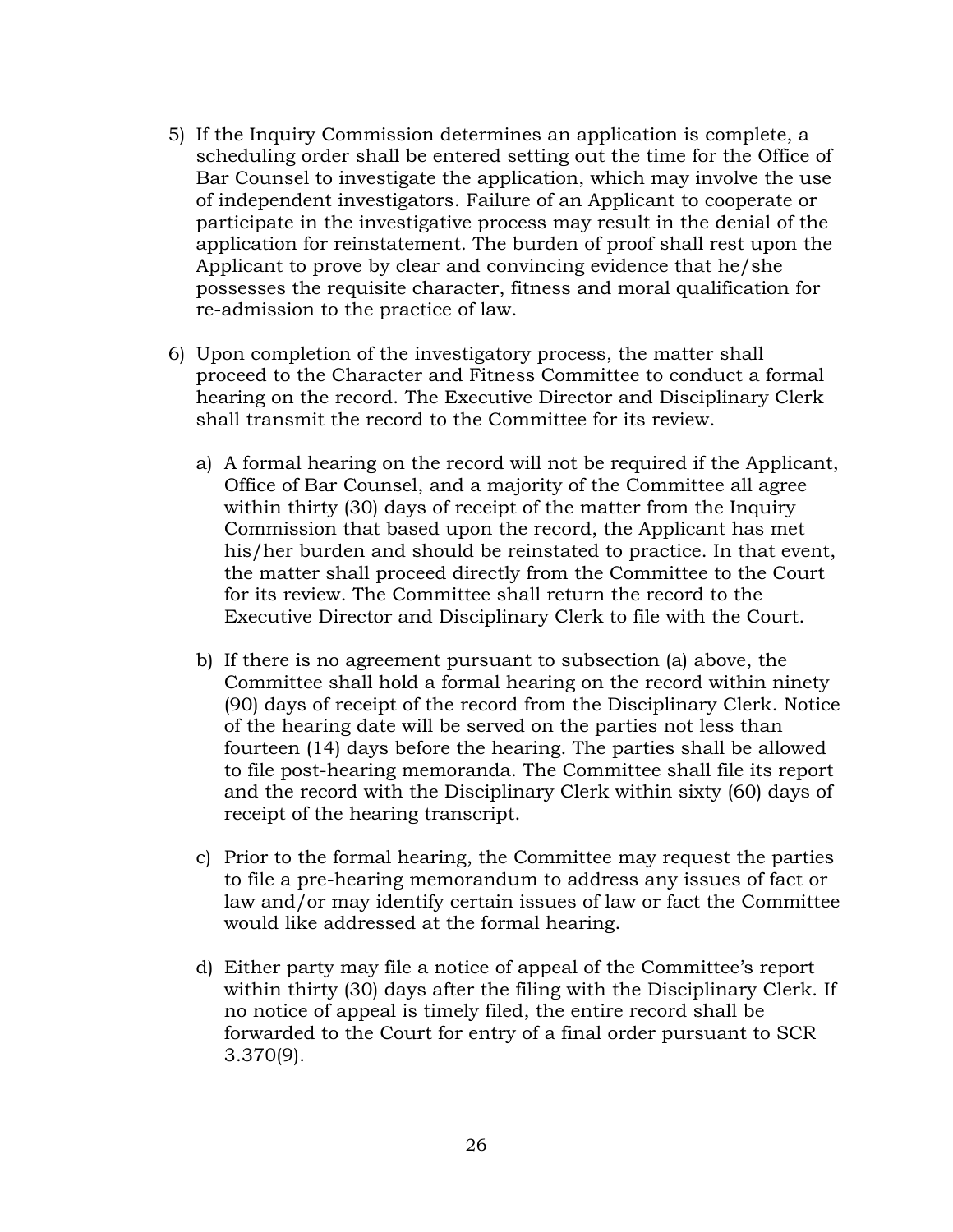e) If a notice of appeal to the Board of Governors is timely filed pursuant to subsection (6)(d), the matter shall proceed to the Board of Governors pursuant to SCR 3.370. The Board of Governors by a vote of a majority of the Board of Governors present and voting may remand the case to the Character and Fitness Committee for clarification of the report or for an evidentiary hearing on points specified in the order of remand. The Board of Governors may order the parties to file additional briefs on specific issues.

#### **XXVIII. SCR 3.503 Reinstatement standards**

New rule SCR 3.503 shall read:

- 1) The burden of proof shall rest upon the Applicant throughout the entire reinstatement process to prove by clear and convincing evidence that he/she possesses the requisite character, fitness and moral qualifications for re-admission to the practice of law. Issues to be considered include, but are not limited to, those listed below:
	- a) The nature of the misconduct for which the Applicant was suspended; an Applicant for reinstatement shall be held to a substantially more rigorous standard than a first-time Applicant. The prior determination that the Applicant engaged in professional misconduct continues to be evidence against him/her and the proof presented must be clear and convincing to overcome the prior adverse judgment against Applicant's good moral character;
	- b) Whether the Applicant has presented clear and convincing evidence that he/she has complied with every term of the order of suspension;
	- c) Whether the Applicant has presented clear and convincing evidence that his/her conduct while under suspension shows that he/she is worthy of the trust and confidence of the public;
	- d) Whether the Applicant has presented clear and convincing evidence that he/she possesses sufficient professional capabilities to serve the public as a lawyer;
	- e) Whether the Applicant has presented clear and convincing evidence that he/she presently exhibits good moral character;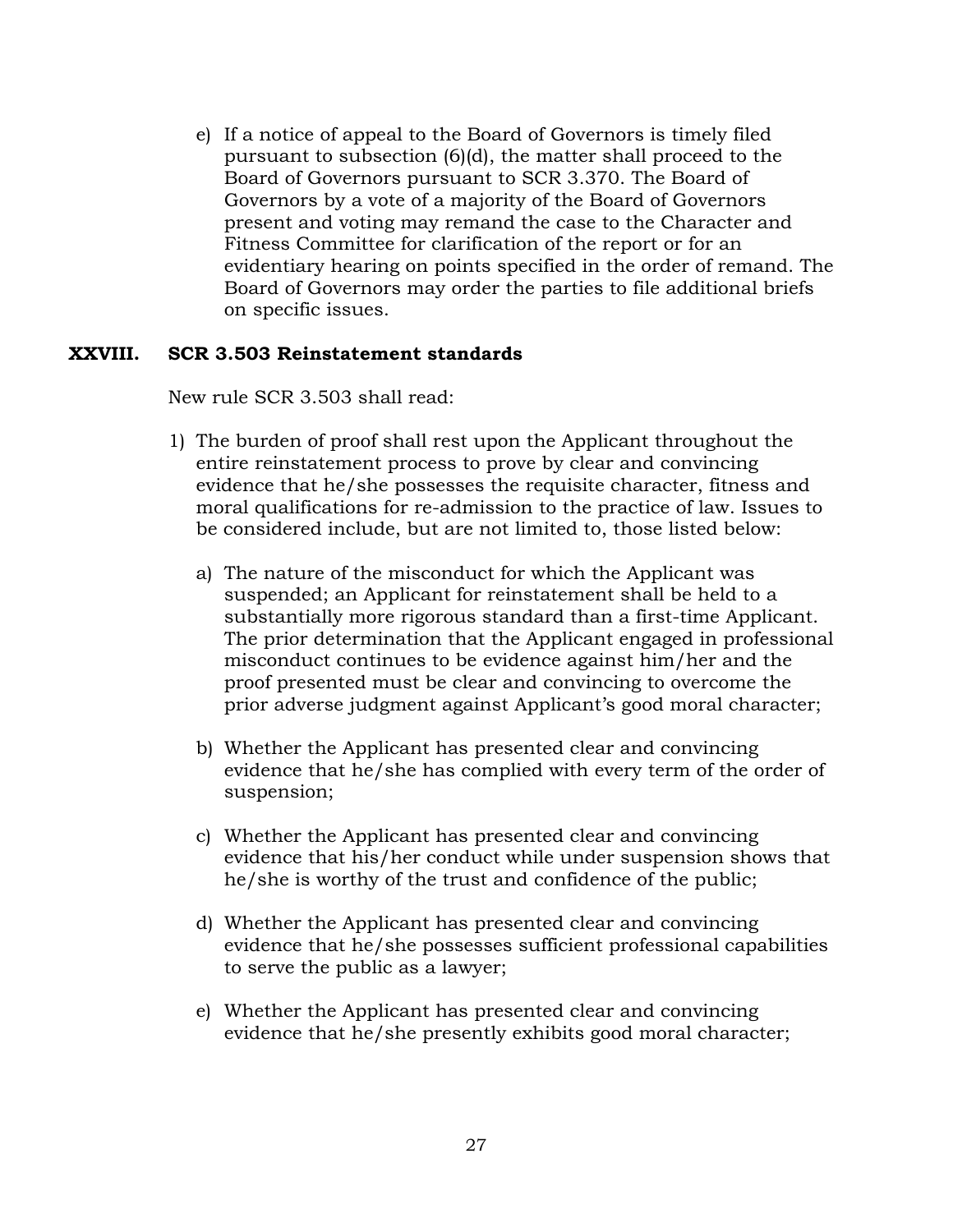- f) Whether the Applicant has presented clear and convincing evidence that he/she appreciates the wrongfulness of his/her prior professional misconduct, including the Applicant's sense of wrongdoing and conception of the serious nature of the misconduct, and has rehabilitated himself/herself from past derelictions;
- g) The Applicant's previous and subsequent conduct and attitude toward the courts and the practice;
- h) The time elapsed since Applicant's suspension; and
- i) The Applicant's candor in the reinstatement process, including whether the Applicant has timely and completely provided required information and supplemented his/her application for reinstatement throughout the process.
- 2) Failure to meet any of the criteria in subsection (1) shall constitute a sufficient basis for denial of an application for reinstatement.
- 3) Following a formal hearing, the Character and Fitness Committee shall issue a report containing specific findings whether an Applicant has met his/her burden of proof on each issue listed in subsection (1). The Committee shall, at the formal hearing, inquire fully into all matters at issue, and shall not be bound by common law or statutory rules of evidence, or by technical or formal rules of procedure. The Committee shall receive into evidence the testimony of the witnesses and parties, the evidence of record, any such additional evidence as may be submitted. However, the Committee may entertain the objections of any party to the evidence submitted under this subsection.
- 4) When the mental and/or physical fitness of an Applicant pursuant to subsection (1)(d) above is identified as an issue by the Inquiry Commission, Committee, or Office of Bar Counsel, the Inquiry Commission or Committee, for good cause shown, may order the Applicant to submit to a physical and/or mental health examination by a physician or qualified health care or mental health care provider. The order shall specify the purpose and extent of the examination(s). Any reports pursuant to such order shall become part of the reinstatement record and subject to SCR 3.150(6) upon proper motion by the Applicant or the Office of Bar Counsel. An Applicant's failure to comply with such an order shall constitute grounds to deny the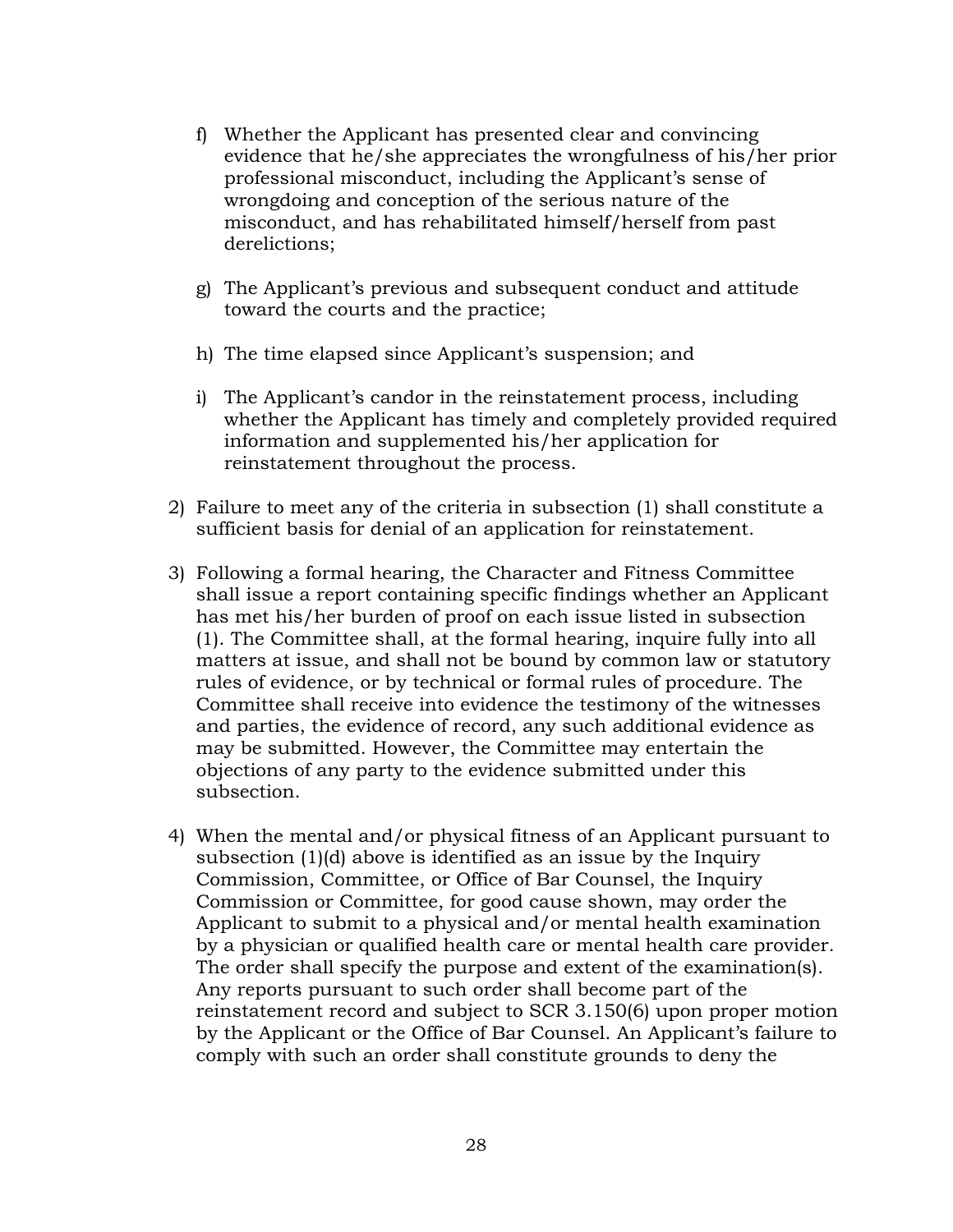application. Cost of the examination(s) shall be paid by the KBA and certified as costs of the proceedings.

- 5) Costs of reinstatement proceedings pursuant to SCR 3.501 and SCR 3.502 beyond the amount of any filing fees shall be certified as in SCR 3.450(1) and paid by the Applicant.
- 6) If the period of suspension has prevailed for more than five (5) years, and the Committee recommends approval of the application and no appeal is taken to the Board of Governors, or if the Board recommends approval of the application upon appeal from the Committee, the Disciplinary Clerk shall issue a notice of recommended approval to the Board of Bar Examiners. The Board of Bar Examiners shall administer to the Applicant a written examination which includes the subject of professional ethics and 5 of the subjects listed in SCR 2.080(1). A general average score of 75% or higher shall be deemed passing. Any required fees shall be paid by an Applicant prior to taking the examination. The Board of Bar Examiners shall certify the results of the examination to the Disciplinary Clerk and the Court. If the Applicant successfully completes the examination, the Court may, at its discretion, enter an order reinstating the suspended member to the practice of law. However, if the Applicant fails to pass the examination, the Court shall enter an order denying the application.
- 7) A suspended member of the Association who desires to resume practice as quickly as possible following a period of suspension may file an application to do so at any time during the last ninety (90) days of the period of suspension.
- 8) If the Committee and Board recommend approval of reinstatement with conditions, the Court may include such conditions in any order of reinstatement.
- 9) In the event of failure to comply with any conditions imposed by the Court upon reinstatement, the Office of Bar Counsel may:
	- a) Request that the Court extend the term and impose additional condition(s); or
	- b) Recommend to the Court revocation of the license to practice law.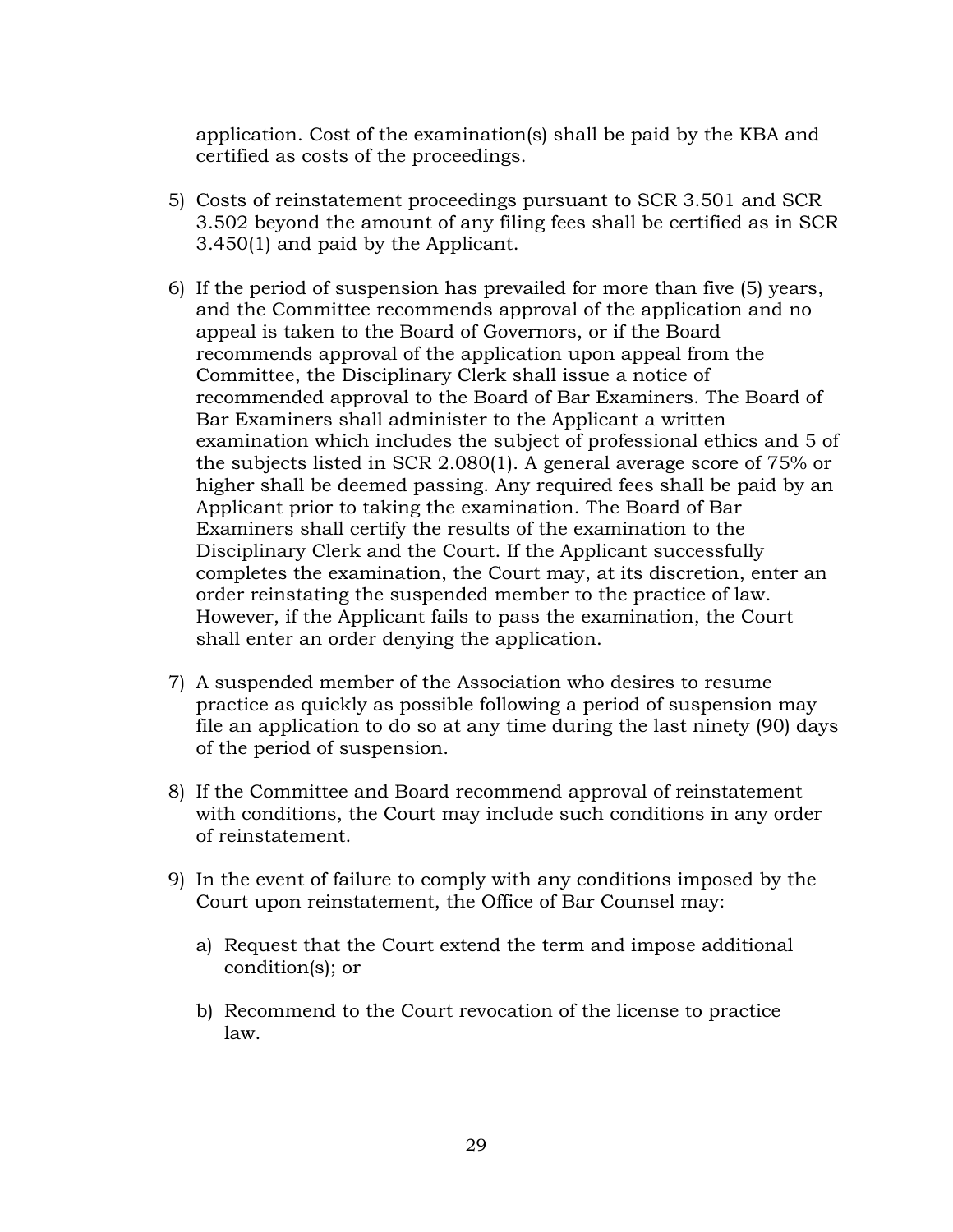#### **XXIX. SCR 3.504 Restoration to membership**

New rule SCR 3.504 shall read:

- 1) A former member who has withdrawn from membership pursuant to SCR 3.480(1), or who was suspended for failure to pay dues as provided by SCR 3.050, or for failure to comply with the continuing legal education requirements of SCR 3.645 may be restored to membership upon compliance with the conditions set forth in this rule. No application for restoration shall be effective until entry of an order of restoration by the Board of Governors or the Court, as provided herein. Until the entry of such an order, the suspension or withdrawal from membership remains in force.
- 2) A former member whose withdrawal or suspension from membership has prevailed for less than 5 years may apply for restoration by:
	- a) Submitting an application for restoration using the forms provided by the Director, with a fee as established by the Inquiry Commission pursuant to SCR 3.140(4) and all applicable unpaid Bar Association dues; and
	- b) Submitting with the application a certificate from the Office of Bar Counsel that the former member has no pending disciplinary matters; and
	- c) Submitting with the application a certificate from the Director of Continuing Legal Education pursuant to SCR 3.685.
	- d) Upon the filing of the foregoing items, the Office of Bar Counsel shall present the matter to the Board at its next meeting, or, if not contested, at any time by mail or electronic means. Within 30 days of its review of the complete application materials, the Board may restore the Applicant to membership or refer the matter to the Inquiry Commission for proceedings pursuant to SCR 3.502, et seq. If the matter is referred to the Inquiry Commission, the Applicant shall pay a fee as established by the Inquiry Commission pursuant to SCR 3.140(4) to the Kentucky Bar Association.
- 3) A former member whose withdrawal or suspension from membership has prevailed for 5 years or longer may apply for restoration by:
	- a) Submitting an application for restoration using the forms provided by the Director, with a fee as established by the Inquiry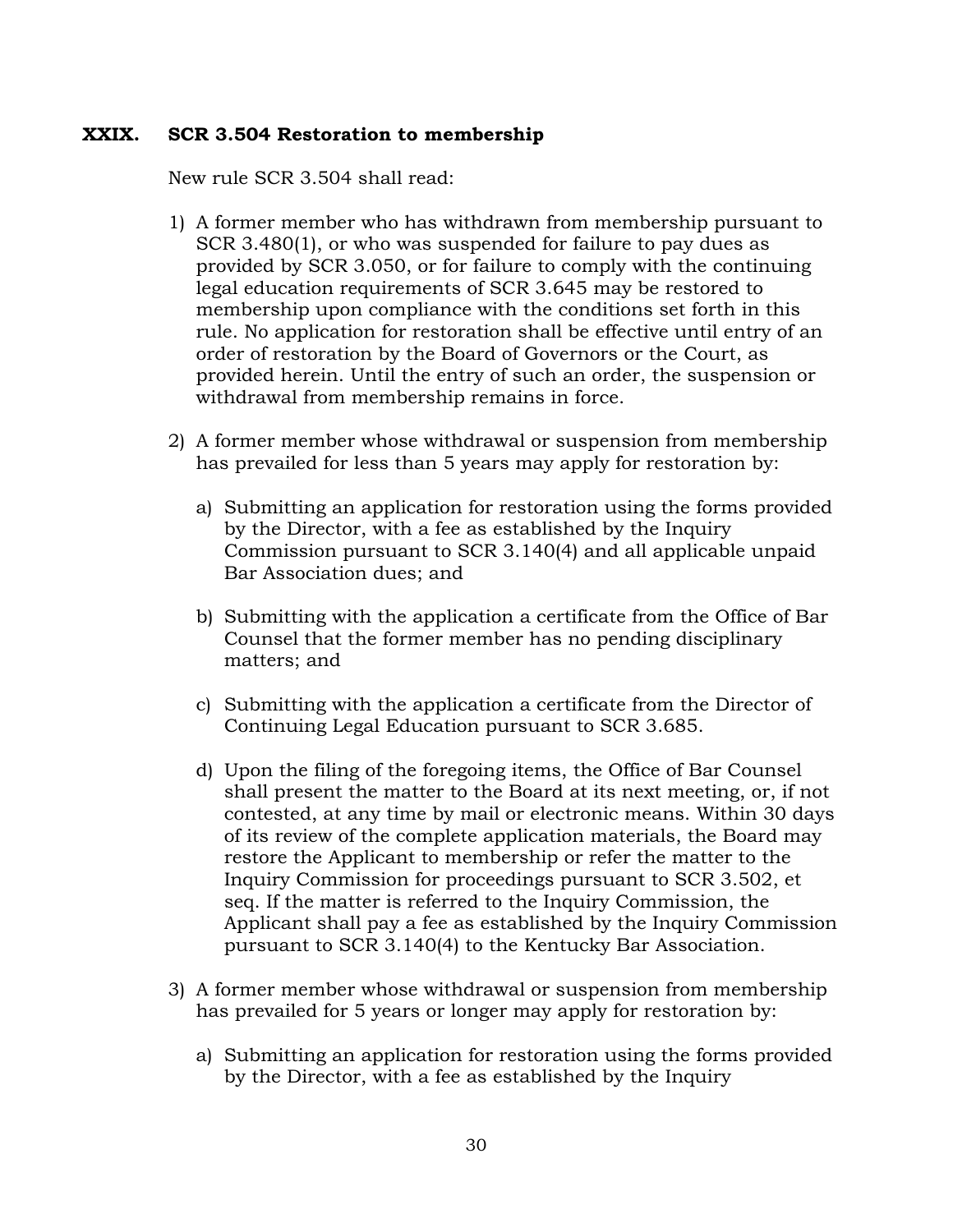Commission pursuant to SCR 3.140(4) and all applicable unpaid Bar Association dues; and

- b) Submitting with the application a certificate from the Office of Bar Counsel that the former member has no pending disciplinary matters; and
- c) Submitting with the application a certificate from the Director of Continuing Legal Education pursuant to SCR 3.685.
- d) Upon the filing of the foregoing items, the Director shall refer the application to the Inquiry Commission for proceedings pursuant to SCR 3.502, et seq. An additional fee as established by the Inquiry Commission pursuant to SCR 3.140(4) shall be paid to the Kentucky Bar Association.
- e) If, after review of the application pursuant to SCR 3.502, the Character and Fitness Committee recommends approval of the application after proceedings pursuant to SCR 3.502(6) and no appeal is taken to the Board of Governors, within 30 days the application shall be referred to the Disciplinary Clerk, who shall issue a notice of recommended approval to the Board of Bar Examiners of the Kentucky Office of Bar Admissions, for the administration of a written examination which includes the subject of professional ethics and 5 of the subjects listed in SCR 2.080(1). A general average score of 75% or higher shall be deemed a passing score. Any required fees shall be paid prior to taking the examination. As an alternative and upon referral from the Board of Governors, if the Applicant has practiced in a reciprocal jurisdiction after withdrawal pursuant to SCR 3.480 and meets all requirements of SCR 2.110, the Applicant may elect to have the Character and Fitness Committee consider an application for admission without examination. All fees required shall be paid prior to the processing of the application, instead of the fee referenced in subsection 3(d) of this rule. If the Applicant passes the examination or is approved for admission without examination, such fact shall be certified to the Court and to the Director, together with a recommendation for the Applicant's restoration to membership. Upon this certification, the Disciplinary Clerk shall transmit the record to the Court for its consideration of the application for restoration. If the Applicant fails the examination, the Board of Bar Examiners shall certify the fact of the failure to the Court and the Director. Upon that certification, the Disciplinary Clerk shall transmit the record to the Court for entry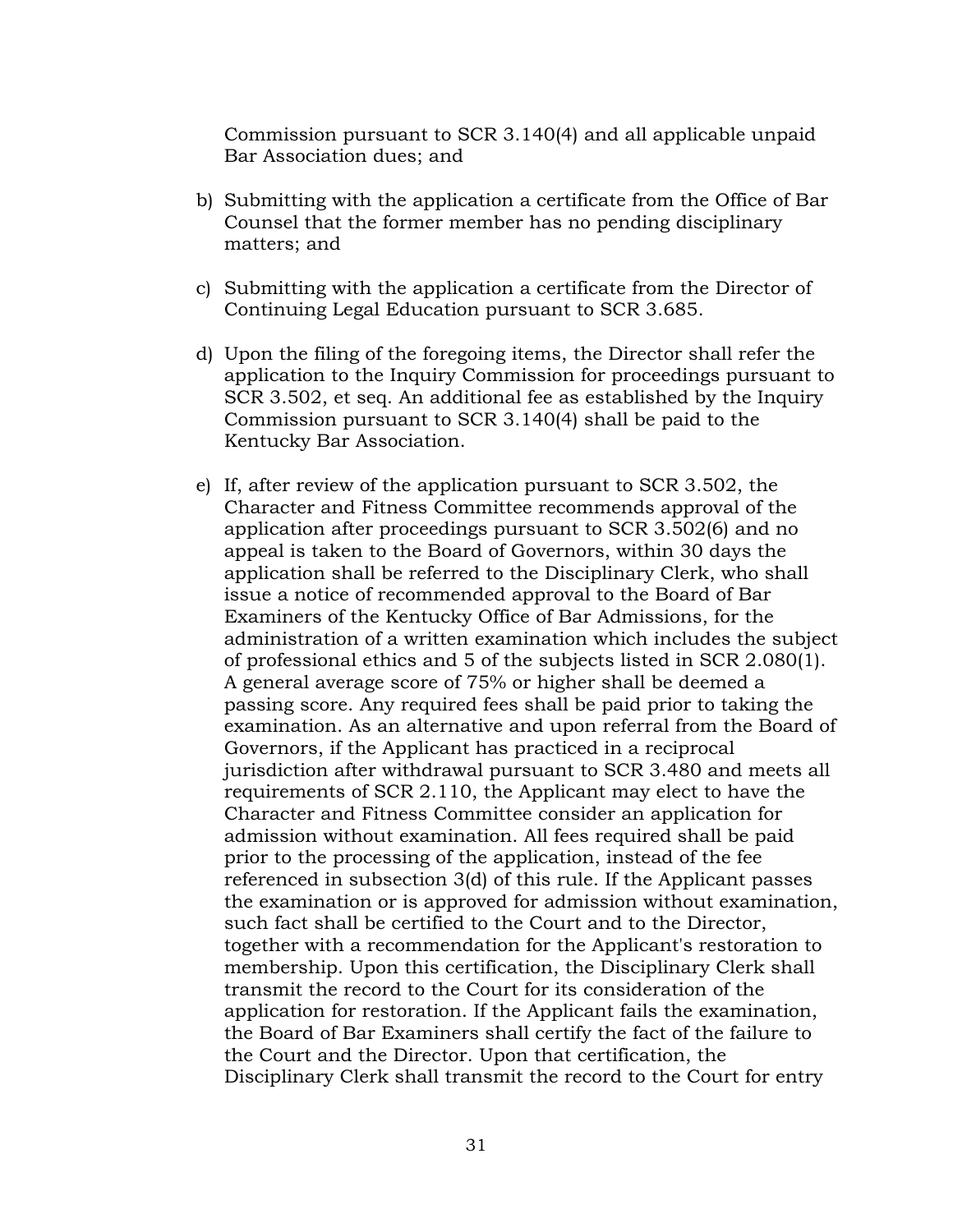of an order denying restoration. The provisions of SCR 2.015, SCR 2.080, and SCR 2.110 shall apply where not inconsistent with these provisions.

- 4) All costs incurred in excess of the filing fee shall be paid by the Applicant.
- 5) The burden of proof for establishing the Applicant's present qualifications to practice law in Kentucky is on the Applicant.
- 6) If the Inquiry Commission or the Board of Governors recommends restoration of membership on conditions, such conditions may be imposed by the Board for an application processed by it under subsection (2)(d) of this rule, or by the Court in any order of restoration.
- 7) In the event of failure to comply with any conditions imposed by the Board or the Court upon restoration, the Office of Bar Counsel may:
	- a) Request that the Board or the Court extend the term and impose additional condition(s); or
	- b) Recommend to the Court revocation of the license to practice law.

### **XXX. Delete [SCR 3.505 Character and Fitness Committee; reinstatements]**

SCR 3.505 shall be deleted in its entirety and replaced by new rules SCR 3.502 and SCR 3.503.

### **XXXI. Delete [SCR 3.510 Reinstatement in case of disciplinary suspension]**

SCR 3.510 shall be deleted in its entirety and replaced by new rules SCR 3.501, SCR 3.502, and SCR 3.503.

#### **XXXII. SCR 3.530 Ethics Committee and Unauthorized Practice Committee—advisory opinions—informal and formal**

Sections 6 and 7 of SCR 3.530 shall read:

6) Any attorney licensed in Kentucky or admitted to practice law in another state who is in doubt as to the propriety of any course of conduct or act of any person or entity which may constitute the unauthorized practice of law in Kentucky may make a request in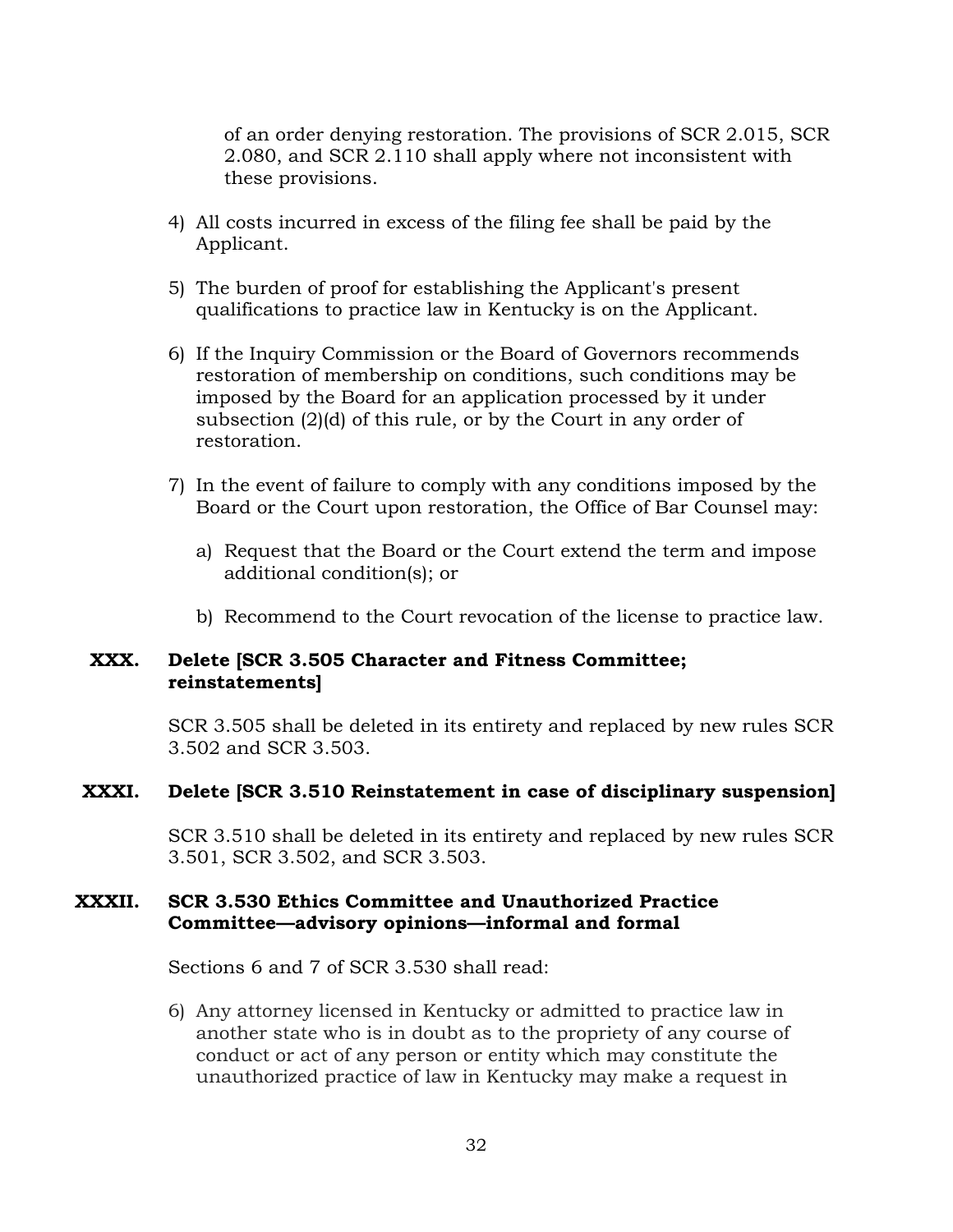writing, or in emergencies, by telephone, to the Chair of the Unauthorized Practice Committee, or such other members of the Unauthorized Practice Committee as are designated by the Chair, for an advisory opinion thereon. Local bar associations may also request advisory opinions. The Committee member to whom the request is directed shall bring this matter to the attention of the Committee at its next meeting. The Committee may attempt to furnish the requesting attorney with a prompt telephonic answer and written informal letter opinion as to whether the conduct constitutes the unauthorized practice of law. A copy of such informal opinion shall be provided to the Director and the Chair of the Unauthorized Practice Committee.

7) Any attorney licensed in Kentucky or admitted under SCR 3.030(2) who is in doubt as to the ethical propriety of any professional act contemplated by that attorney with respect to the unauthorized practice of law shall be referred to the Ethics Committee district member for an informal opinion as set forth in (2) and (3). Communications about such an inquiry between the requesting attorney and the unauthorized practice committee member, and between the committee members of the two committees, shall be confidential, but confidentiality may be waived by the requesting attorney.

#### **XXXIII. SCR 3.660 Procedure for accreditation of continuing legal education activities and obligations of sponsors**

SCR 3.660 shall read:

- 1) Application for accreditation of continuing legal education activities shall be made by members, former members or activity sponsors using forms provided by the Commission or using uniform applications adopted by the Commission. Applications must provide all information required by the form in order to be reviewed. All applications shall be accompanied by an application fee, as determined by the Commission.
- 2) Activity sponsors that apply for accreditation and receive approval prior to the activity may announce in advertising materials, "This activity has been approved by the Kentucky Bar Association Continuing Legal Education Commission for a maximum of XX.XX credits, including XX.XX ethics credits." Sponsors who have made application for accreditation of activities that have not yet been approved may announce in advertising materials, "Application for approval of this activity for a maximum of XX.XX credits, including XX.XX ethics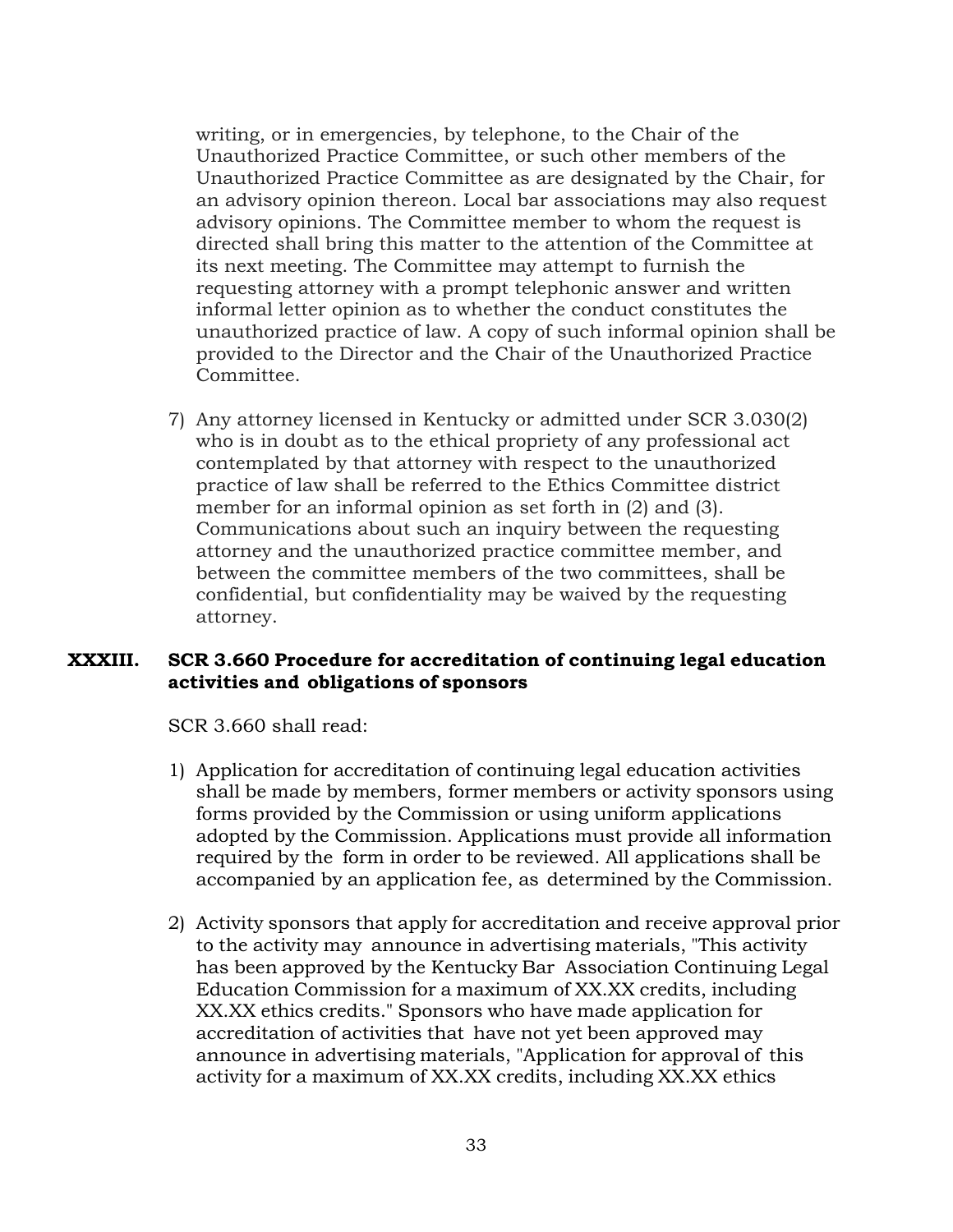credits, is PENDING before the Kentucky Bar Association Continuing Legal Education Commission." Sponsors may not advertise accreditation if accreditation has not been granted by the Commission and notice of such accreditation received by the sponsor.

- 3) Technologically transmitted activities produced from live programs or studio productions must be accredited separately from the live or studio activity from which they were produced.
- 4) Sponsors of accredited activities shall comply with the obligations and requirements set forth below.
	- a) Ensure that all education activities comply with SCR 3.650.
	- b) Permit Commission members and staff or their designees to monitor without payment of registration or other fees, any approved activity.
	- c) When possible, utilize the activity code provided by the Kentucky Bar Association in its notification of accreditation in identifying the activity in all correspondence regarding the activity and provide the activity code to members for use in reporting credits
	- d) Advise attorneys that it is their duty to report and certify attendance directly to the CLE Commission.

### **XXXIV. SCR 3.690 Continuing legal education award**

SCR 3.690 shall read:

- 1) Any member who completes a minimum of 20 credit hours approved by the Commission within one (1) educational year, is eligible for a Continuing Legal Education Award.
- 2) The Commission shall notify the member and issue the award.
- 3) Approved awards are valid for one (1) year, beginning on the first day of July of the year of award notification.
- 4) Each member who holds a valid, unexpired award shall receive a 25% discount from the normal registration fee for the Kentucky Bar Association Annual Convention.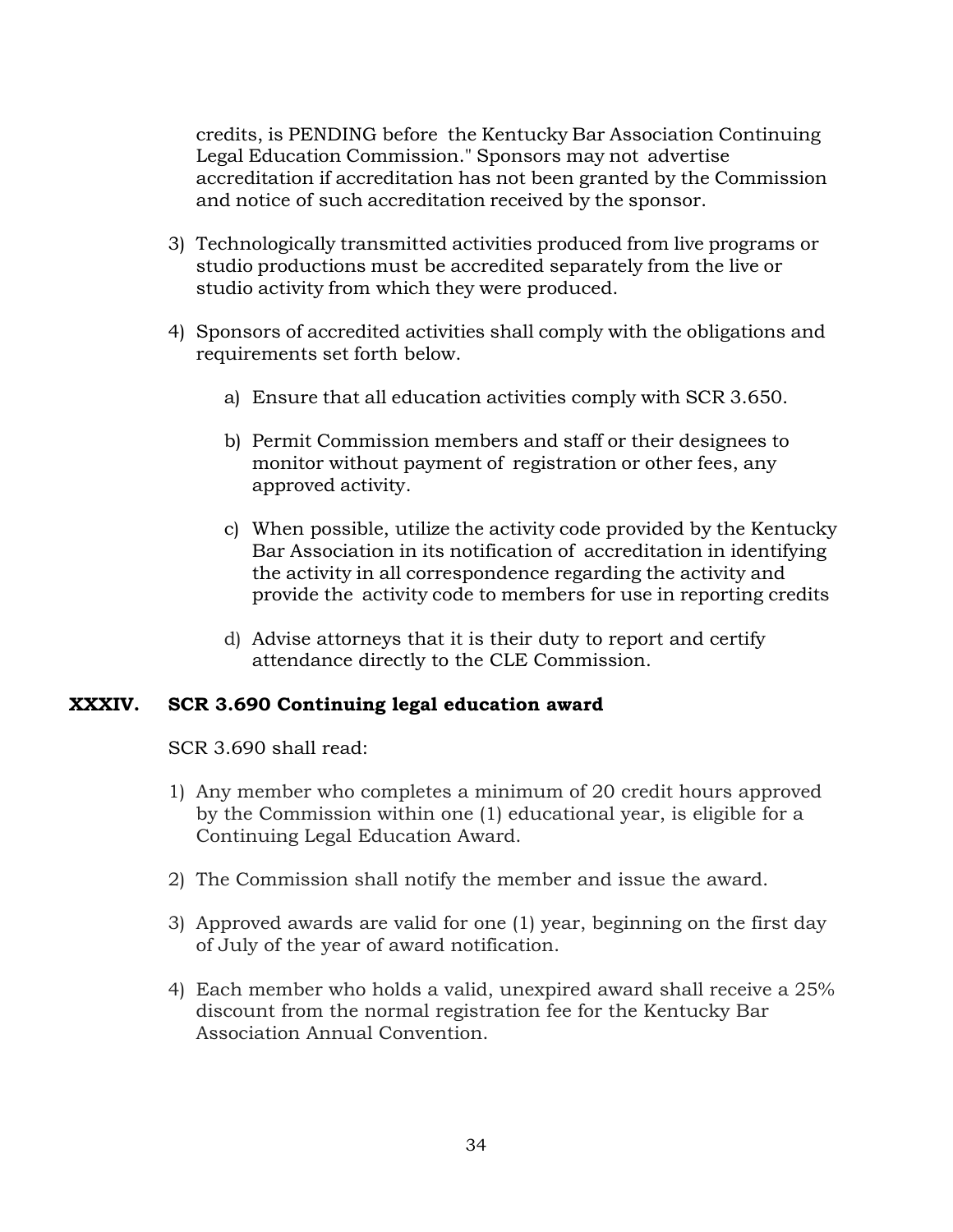5) The Association may publish annually an announcement of the members who during the preceding educational year have earned the Continuing Legal Education Award. The announcement shall describe the basis of the award and shall set forth in alphabetical order the name of each recipient.

### **XXXV. Delete [SCR 3.815 Mediation and arbitration]**

SCR 3.815 shall be deleted in its entirety.

### **XXXVI. SCR 6.030 Time constraints**

SCR 6.030 shall read:

The Chief Justice or his designee may in the interest of good order establish the latest date by which names shall be submitted and questionnaires returned.

### **XXXVII. SCR 6.060 Records of the commission**

SCR 6.060 shall read:

The official records of the commission shall consist of a dated copy of the call for nominations, the minutes of the commission's meetings and a copy of the letter of submittal from the Chief Justice to the governor. The official records shall be destroyed eight years after the commission's meeting. All other records generated in connection with the commission's work shall be destroyed one year after the meeting.

### **XXXVIII. SCR 7.030 Nomination and election – Regular elections of bar representatives to judicial nominating commissions**

SCR 7.030 shall read:

- 1) Candidates for election as bar representatives to the judicial nominating commission shall be nominated by the board or by electronic petition as provided in these rules.
- 2) On or before August 1 of the years in which regular elections are to be held under this rule the board shall by majority vote nominate candidates for election to the various commissions as specified in subsection 3 of this rule. The board shall immediately certify the names of its nominees to the director. On or before September 1 the director shall post to the website of the Kentucky Bar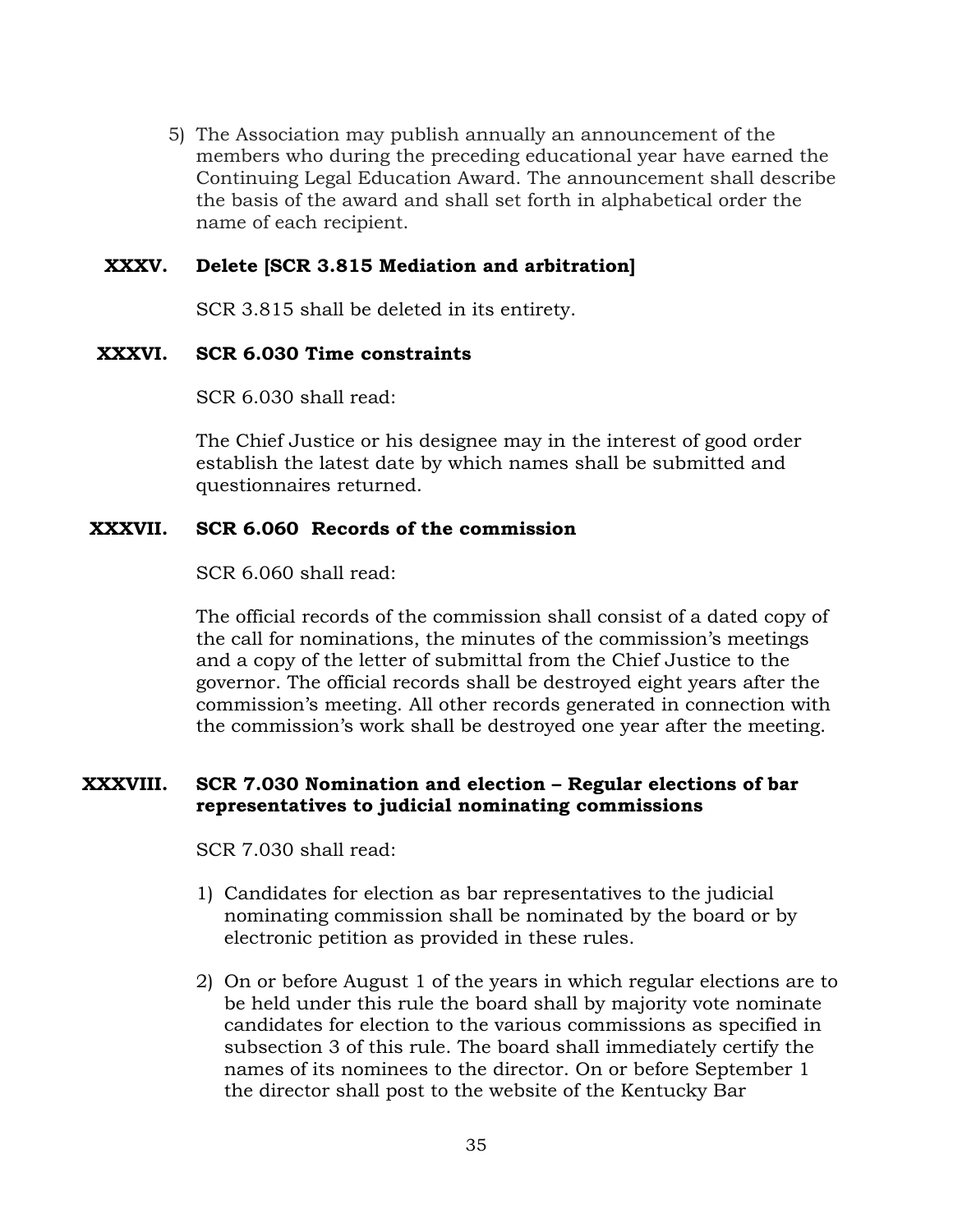Association and send electronically to each member residing in the Commonwealth of Kentucky a list or lists of the candidates nominated.

- 3) a) For the commission for the Supreme Court and the Court of Appeals the board shall nominate one (1) qualified member from each appellate district. The director shall post to the website of the Kentucky Bar Association and send electronically to each member residing in the Commonwealth of Kentucky a list of the candidates nominated.
	- b) For the commissions for each judicial circuit or district, the board shall nominate two (2) qualified members. To the extent practicable, in multi-county circuits or districts, the board shall nominate candidates from different counties in the circuit. The director shall post to the website of the Kentucky Bar Association and send electronically to each member residing in the circuit or district a list of the candidates nominated.
	- c) Lists of the board's nominees for election to the various commissions may be combined as one list and may be included in one publication of names.
- 4) Any other qualified member may file an electronic petition for candidacy for the commission for the Supreme Court and the Court of Appeals, or may file an electronic petition for candidacy for the commission for a judicial circuit or district. In the petition, the member shall state that he or she does not hold any other public office or any office in a political party or organization. All such petitions shall be electronically filed on or before September 15 of the year in which the regular election for members of the commissions is to be held. The director shall acknowledge receipt of each candidate's petition. All petitions shall be considered public records and shall be available for inspection at reasonable hours.
- 5) On or before September 30, the director shall post to the website of the Kentucky Bar Association and send electronically to each member residing in the Commonwealth of Kentucky a list or lists of the candidates, including those nominated by the board and those nominated by petition.
- 6) The eligibility of a candidate in a regular election may be challenged by any member entitled to vote in the election of the commission for which the challenged party is a candidate. Such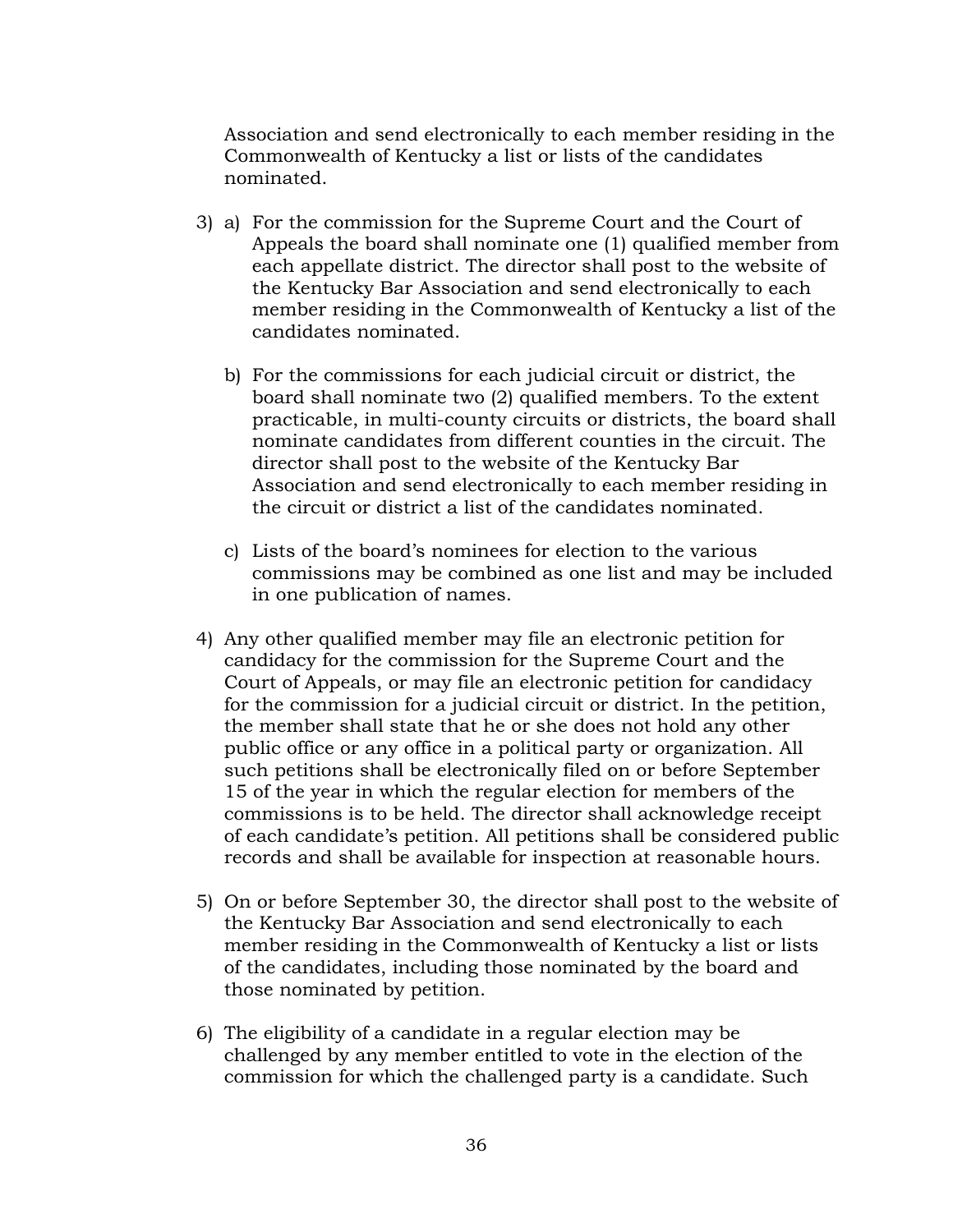challenge shall be sent electronically to the director, with a copy to the challenged party or parties, on or before October 15 of the year in which the election is to be held. It shall be summarily heard by a hearing committee consisting of three (3) disinterested members appointed by the president. The parties shall be entitled to appear in person or by or with counsel. The hearing shall be held and a final decision rendered in writing on or before October 25. The party or parties aggrieved by such decision may appeal to the Supreme Court by a petition for review filed with the clerk of that court on or before November 1 and certifying that a copy has been served on the adversary party or parties. The matter shall be summarily heard and determined as ordered by the court.

- 7) All voting for the regular election of bar representatives to the judicial nominating commissions shall be conducted electronically. On or before November 1, the director shall post to the website of the Kentucky Bar Association and send electronically to each member residing in the Commonwealth of Kentucky a list or lists of the candidates, including those nominated by the board and those nominated by petition, excluding those who have been subjected to a successful challenge. Members may only cast two votes for candidates for the judicial nominating commission for the Court of Appeals and Supreme Court and two votes for the judicial nominating commission for the circuit or district in which they reside.
- 8) Following the close of voting, the electronic ballots will be tallied, and a report of the results will be generated to the director. The two (2) candidates for each commission receiving the highest number of votes shall be elected. If two (2) or more candidates are found to have received an equal number of votes, the election shall be fairly determined by random draw under the supervision of and in the presence of the director.
- 9) The director shall immediately certify the results of the election to the Chief Justice and promptly notify each candidate of the results of the election.
- 10) The results of the election will be posted to the website of the Kentucky Bar Association and sent electronically to each member residing in the Commonwealth of Kentucky.
- 11) On or before December 10 following the election any defeated candidate may contest the election of his successful opponent or